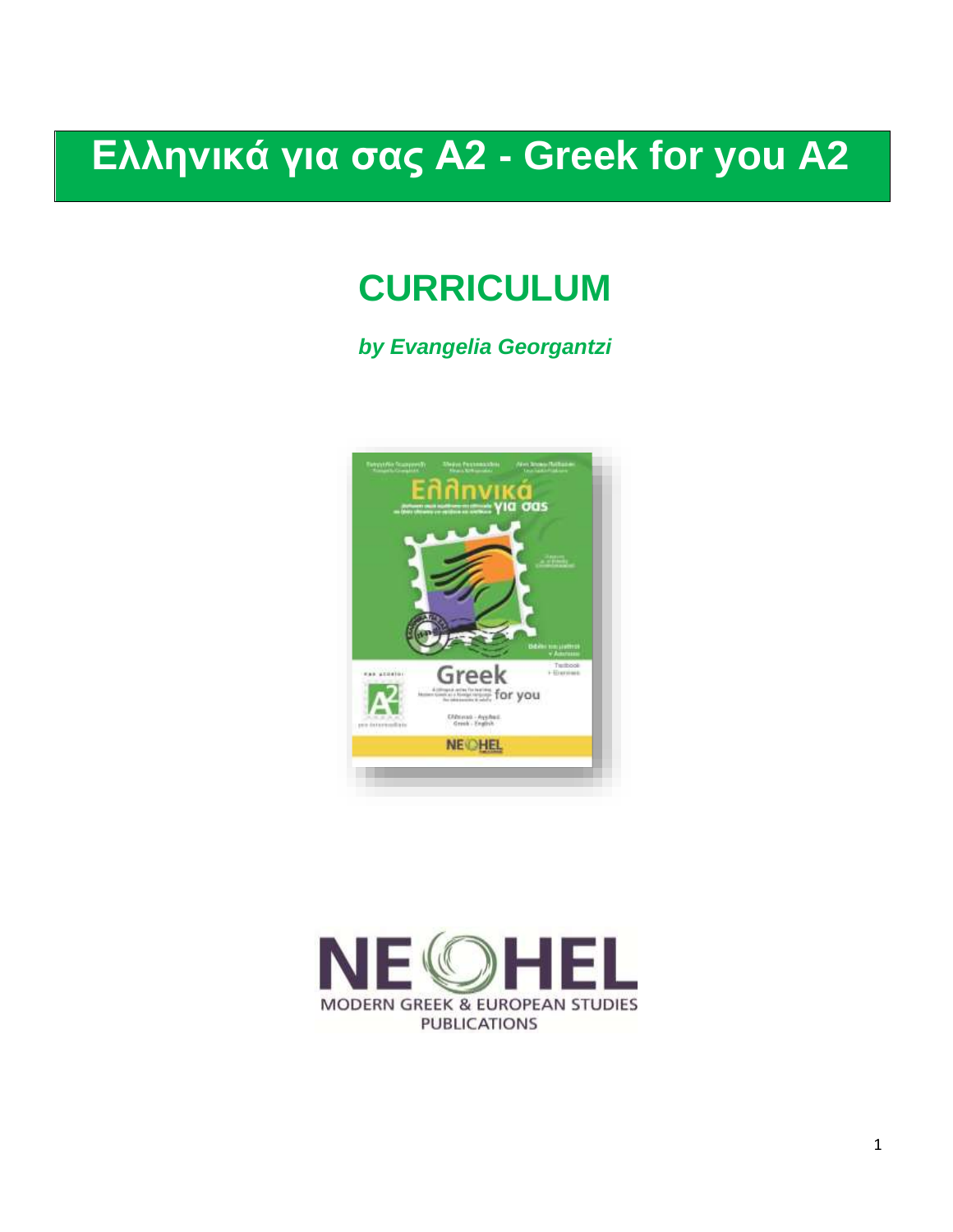# **GREEK FOR YOU A2**

### **Preface**

**Greek for you** is aimed at everyone who is learning Greek as a foreign language, aged 12 years and above and lives in Greece or abroad.

It is a **bilingual educational material**, which does not only help the teacher, but can also be used as a self-taught tool for a beginner student, because every new morphological feature, vocabulary, as well as the instructions are immediately explained and understood.

Ιt has to be made clear that the bilingual presentation of this textbook **does not require bilingual teaching** on behalf of the teacher, but is an essential aid, especially in a multicultural environment.

The possibility for **independent learning** through the bilingual textbook, the audio material and the e-learning exercises is an innovation of this series.

When composing levels **Α1, Α2** & **B1**, our main aim was to offer teaching material that conformed to the requirements of *ΚΕΓ (Centre of the Greek Language)* for the Greek Language Certification levels **Α1, Α2** & **B1**, as defined by CEFR (Common European Framework of Reference for Languages).

The undertaking was difficult because the boundaries when defining levels were often inexact. As a result, we didn't limit ourselves to a detailed method, as it was defined by one agency, but we expanded and obtained information, ideas and experiences from the university community, teachers, conference conclusions, publications and bibliography of teaching methods for modern languages. Apart from the educational aims, as they have been defined by the Center of Greek Language for every level, we took into consideration the *Detailed Syllabus*  for the teaching of modern Greek as a foreign language to adults of the School of Philosophy of the University of Athens, which was a valuable tool in our endeavor.

What determined to a large extent the outcome of this work was the long experience of all parties in the teaching of modern Greek as a foreign language; the experience of NEOHEL in the composition of previous teaching methods for Greek and in particular the lessons derived from the implementation of the material *Greek for you* by everyone participating in the programme.

This teaching material was created within the framework of LLP (Life Long Learning Programme) KA2 Languages EU.

### **Greek for you (A0 - A1 - A2 – B1) is addressed to:**

- ✓ **Students** at universities abroad / students under the Erasmus+ programme in Greek universities.
- ✓ **Pupils 12 years old and above**.
- ✓ **Adult students** in lifelong learning programmes in Greece and abroad.
- ✓ **Immigrant**s in the host country (Greece).

✓ **Greeks returning to Greece after a long period abroad** and **Greeks of 2nd, 3rd etc. generations** abroad.

 $\sqrt{2}$  In particular to anybody who has, as a mother tongue, one of the reference languages.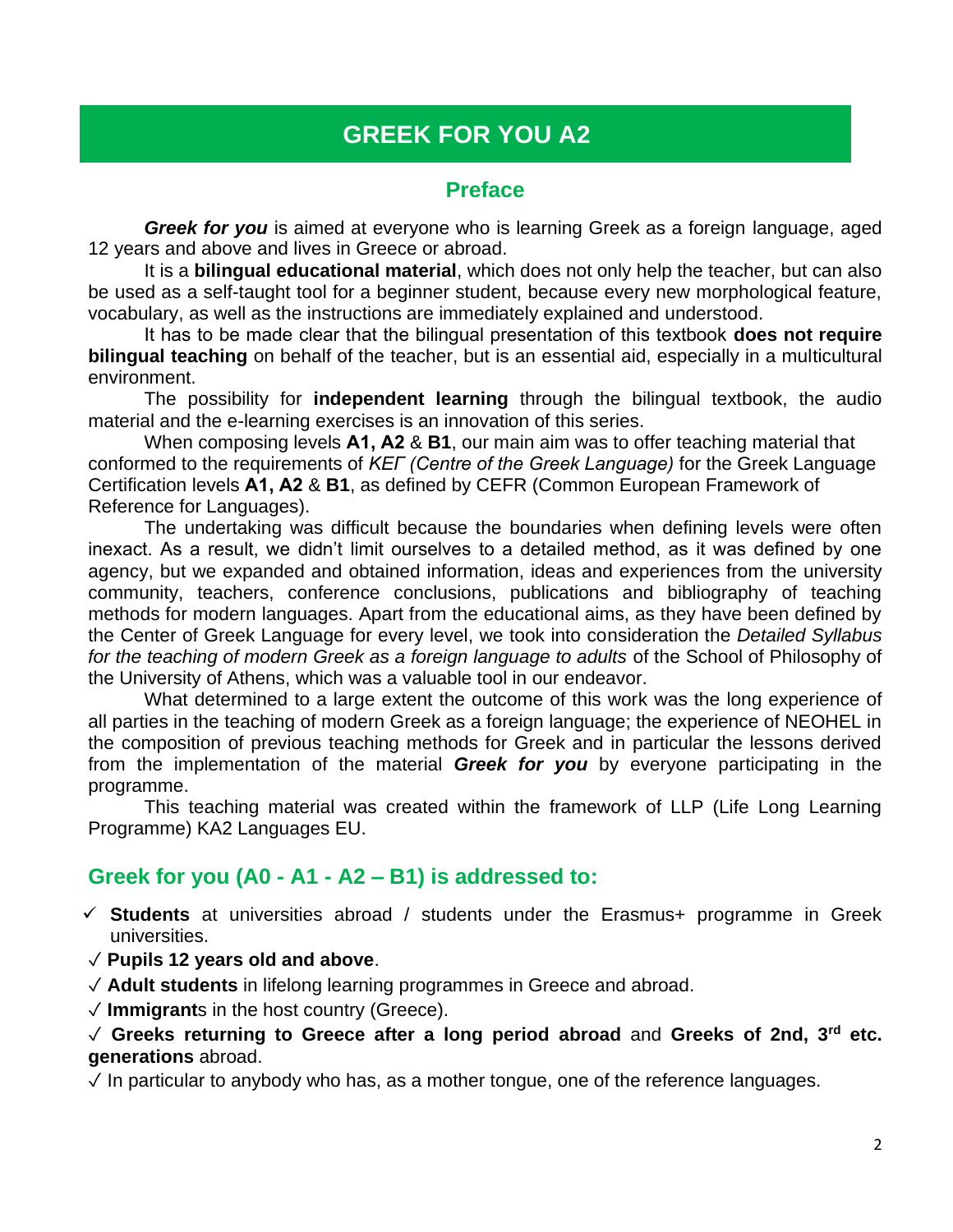### **Objectives**

The main reasons why we decided to create the series *Greek for you (A0 - A1 - A2 – B1)* for adolescents and adults are:

 $\sqrt{2}$  To enrich the learning process of Greek as a foreign language by using material equivalent to material used by teaching methods of the more spoken languages in the EU, both in terms of its linguistic accuracy, as well as its presentation (appealing format, easy to use).

 $\sqrt{2}$  To contribute to the dissemination of the Greek language with a material that is innovative, user-friendly and can be taught in the classroom or used as a self-taught tool.

✓ To cover the material which corresponds to the examinations for the Greek Language Certification issued by the Greek Language Center of the Ministry of Education, offering material adjusted to the CEFR on which the exams are based.

 $\sqrt{2}$  To create a solid foundation for the completion of the series at the levels B2, C1, C2.

# **Originality of the series of books** *Greek for you*

✓ **The bilingualism of the material.** This supports language acquisition and saves time for both the teacher and the student. In the book *Greek for you A0* the exercises, texts, captions, sketches, signs and information boxes are accompanied by translations so that the students do not spend unnecessarily time searching through irrelevant information. Since vocabulary skills and communication are out of the scope of the level A0, translation is used only as a vehicle to acquire writing, reading, accentuation and pronunciation skills.

In the series *Greek for you* **Α1, Α2** & **B1** bilingualism functions in a different way than in A0 level, as it focuses mainly on the translation of the vocabulary, the exercise instructions, and the rules. Bilingualism aims at making it easier for the student to acquire the Greek language using all the necessary structures and expressions that he/she is able to understand through the language of reference.

✓ **Interactivity.** Apart from the printed books, the e-learning interactive exercises (in progress) allow the students to practice on their own, in those areas of the language where they have difficulties.

✓ **Independent learning**. The material provides all the necessary tools in order to help the students who opt for self-study.

These tools are the following:

1. **Three sets of vocabulary** (per Step, per topic, and the alphabetically listed vocabulary in the Appendix) translated in the language of reference.

2. The texts, exercise instructions and rules that are given in **the language of reference.**

3. **The audio material** that helps the listening comprehension.

4. **The answers to the exercises** that both the teacher and the student can use as an assessment tool.

5. **The on-line exercises** (e-learning).

✓ **The accurate and detailed adaptation of the CEFR** requirements in order to comply with the specifications for the European languages.

✓ **The creation**, for the first time, **of an introductory material, A0 level**, for the acquisition of Greek as a foreign language, focusing entirely on phonetics, accentuation, writing and reading.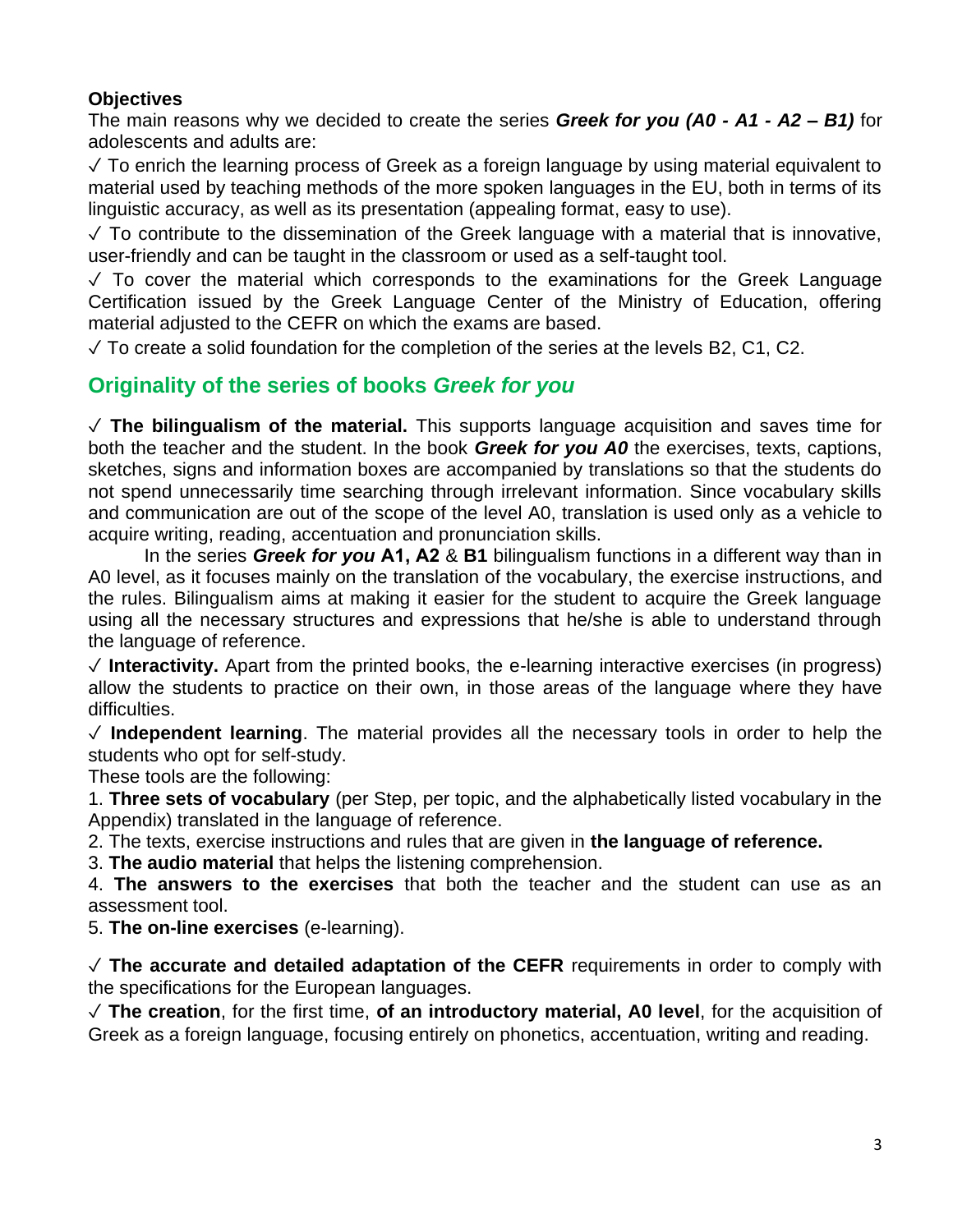# **A2 MATERIAL ORGANIZATION**

### **Approaches to learning**

When designing this course material, we combined the following approaches to learning; naturally, the communicative is the prevailing one.

- ✓ Communicative approach
- $\sqrt{\ }$  Processing instruction Input
- ✓ Focus on form
- ✓ Natural approach
- ✓ Task based approach

#### **The teaching material of level A2 includes:**

### **A. Textbook A2 + Exercises**

#### **Online [www.neohel.com](http://www.neohel.com/)**

- Teacher's book A2 (*for the moment the first Unit*) PDF (Teacher's book A2)\*
- Key book of the 553 A2 exercises PDF (Key book A2)\*
- Alphabetical vocabulary level A2 PDF (Alphabetical vocabulary A2)\*
- Lesson plan A2 in 180 hours of lessons (Lesson plan A2) PDF\*
- Curriculum of the Textbook **Greek for you A2** PDF\*
- Download sound material [www.neohel.com/download](http://www.neohel.com/download)
- Audio material online <https://soundcloud.com/neohel>

### **\* NEOHEL Platform : [https://elearn.neohel.com](https://elearn.neohel.com/)**

 **On You Tube** (NEOHEL Playlist) List of the songs Α2 on YouTube

### **Α.TEXTBOOK Α2 + EXERCISES**

The textbook comprises:

**i**. the introductory pages, ii. the 3 Units, and iii. the Appendix.

#### **i. Introductory pages**

- The introductory pages comprise:
- the Symbols Keys of the book
- the Preface
- the Introduction
- the Index

#### **ii. Units**

Unit 1: Steps 1-5 & Culture 1 Unit 2: Steps 6-10 & Culture 2 Unit 3: Steps 11-13 & Culture 3

### **iii. Appendix**

- 1. Athens Metro plan
- 2. 53 texts of listening comprehension
- 3. Tables of grammar
- 4. Alphabetical vocabulary A2
- 5. Audio material contents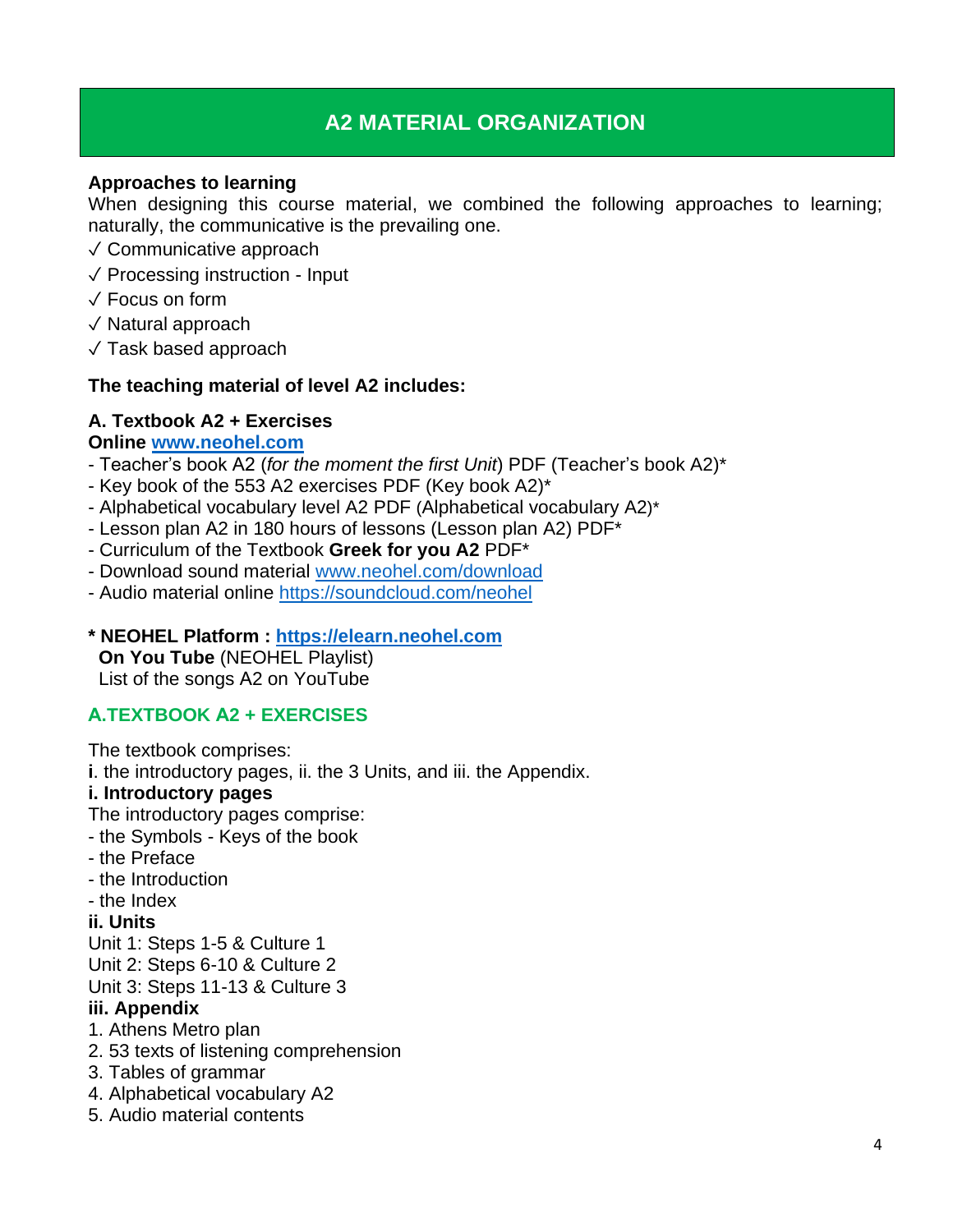### **Each Step contains:**

# **1. Precognition: What am I going to learn?**

In the beginning of every Step the following are translated in the reference language:

### **a. Communication**

These are the communicative targets of the Step.

### **b. Thematic units**

These are the Thematic Units as well as the Subunits on which all the topics of the Step are based.

### **c. Vocabulary**

These are the main topics on which the vocabulary of the Step is based.

### **d. Grammar**

These are the titles of the structural phenomena that are developed within the Step.

# **2. Basic material**

### **2.a. Βasic texts**

The first part of each Step before the **Elaboration** comprises the **basic texts** with the relevant exercises. Most of the texts are reading comprehension texts, but there are some listening comprehension texts, whose transcription can be found at the back of the textbook, in Appendix 1. The basic texts encompass all the programmed teaching material for level A2.

The texts are in the form of description and dialogues. As students know from A1 level, it is without saying that the dialogues should be dramatised in the classroom, and as far as the descriptive texts are concerned, students should make questions and answers, in pairs or in turns.

More analytically, and in a purely communicative level, we are presenting in the texts all the new grammatical phenomena in dark green color, the new vocabulary in bold black, and of course the communicative speech acts.

We develop the communicative and grammatical phenomena in the following part of the Step, the **Elaboration***.*

### **2.b. Εlaboration**

In the **Elaboration** that follows, we develop the phenomena that are presented in the basic texts. The phenomena are divided in three categories: communication, grammar, and vocabulary, and they are all presented in a communicative frame, followed by a variety of exercises (communicative, leading or free expression, sometimes in the form of a game). The development of the phenomena is complemented by humorous illustration or photographs.

In the **Elaboration** we also insert listening or reading comprehension texts, when a phenomenon needs more development in order to be fully understood. A phenomenon is better used when presented in a larger communicative frame. In regard to the type of written exercises that follow each phenomenon, we use exercises that require on the part of the student firstly, observation, secondly, critical thinking, and thirdly, quick reaction in order to solve them. For example, one type of exercise is to choose between three forms, the correct or wrong answer. Finally, we believe that the approach of each phenomenon based on personal experience, as well as the possibility of free expression is a very efficient way of teaching a foreign language. Via the exercises entitled «And now you» that are scattered throughout the book, the students get the chance to talk about topics that they relate to, about situations that they have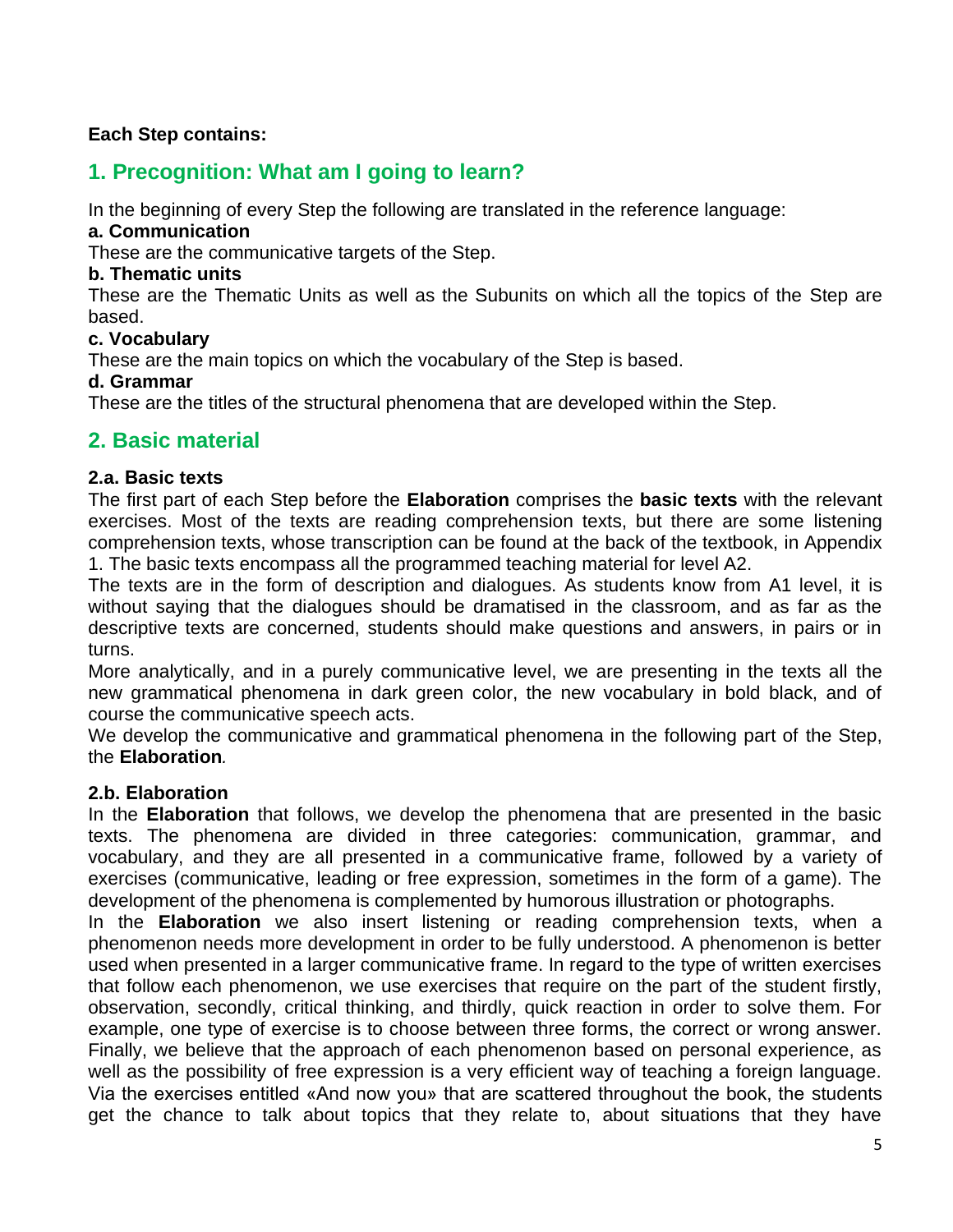experienced and that interest them, and about their own personal experiences, thus using the language in an uninhibited way, free from the tight and restrained limits of any textbook.

# **3. Vocabularies\***

**- Basic material glossary:** Comprises all the new words of the basic texts and the Elaboration. It is found at the end of the Elaboration and the words are classified according to the part of speech that they belong and translated in the language of reference.

**- Thematic vocabularies:** In most of the Steps there are thematic vocabularies, translated in the language of reference, and most of the times illustrated.

### **- Other vocabularies.**

Apart the basic Glossary of each Step, the rest of the texts after the Grammar have their vocabulary next to them (Additional texts, Writing skills and Assessment texts). In level A2 the vocabulary is particularly emphasized. It is noteworthy that the translation that is proposed corresponds with the meaning of the words as found in the specific context.

For the comprehension of the vocabulary and its best acquisition, we used new presentations such as Word Synthesis (words that are composed by two different words), It means a lot (words that have more than one meaning), Families of words (words that are produced by the same word), We say it in another way (many ways to express the same meaning), and Pairs of words (e.g. δελτίο ταυτότητας, άδεια παραμονής et al.).

The alphabetical vocabulary A2 of the Textbook is found in the Appendix and comprises 2225 new words and expressions.

\* *The vocabularies of textbook Greek for you A2 do not comprise the words of textbook Greek for you A1.*

# **4. Grammar**

At the end of each Step there is an analytical table with the structural phenomena of the Step that have been announced in the Precognition section on the first page. The grammar is different in terms of colour from the rest of the pages. The rules and footnotes are also in the language of reference.

The organisation of the Grammar in tables, firstly in each Step as well as in Annex 2, is an important part of the educational material of A2. It is worth mentioning that in the Tables of grammar in Annex 2 we also include the grammatical phenomena encountered in A1, in a way that the students have a complete idea of each phenomenon. Also, very helpful is the code that follows each phenomenon, and refers to the chapter where the phenomenon firstly appears.

Another important work is the collection and presentation of the nouns and verbs of levels A1 and A2 that correspond to the samples of declension / conjugation. In regard to the nouns, we tried to avoid those that are irregular in terms with their declination, such as the fact that they are declined only in the singular, or that they don't form the genitive plural, and so forth; those are going to be presented in B1 level.

Generally, the above presentation of nouns is helpful for the students, but also for the teachers who can create extra writing and oral exercises, especially in regard to the topic of how the accent moves when declining a noun. This presentation is also helpful for revision.

# **5. Supplementary texts with exercises**

The **Supplementary texts with exercises** are texts from the Greek literature, the press, or have been created by the authors in order to complete the pedagogical goals of each Step. The texts are all in the CD mp3 and most of them have gaps to be filled out with the new vocabulary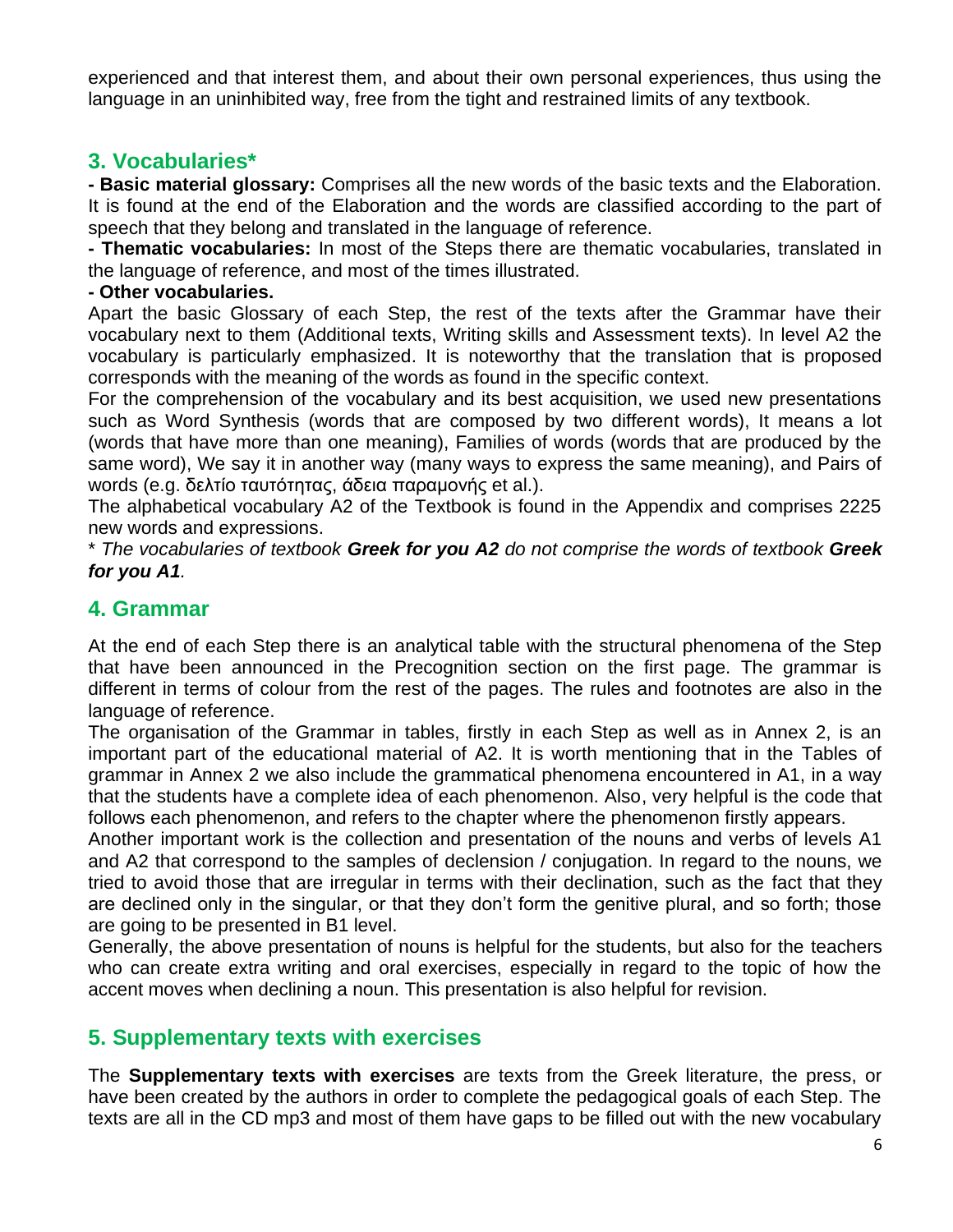in the boxes. The goals of this type of exercise are multiple: practice of listening the correct pronunciation, writing, self-correction of spelling, and understanding of the text based on the context. Except this particular exercise that is used in other occasions as well, a great variety of exercises complete the elaboration of the texts.

The Supplementary texts serve another important purpose: the review of the themes and vocabulary of level A1 and their expansion with words and expressions that were thought necessary to be added for level A2.

Their topics are mainly cultural, older and modern, from everyday life, description of personalities, and so forth. With their variety in form they become interesting materiel for the students and, apart from the educational goals, they can enrich their general knowledge.

# **6. Writing skills**

Research as well as the results of the Ellinomatheia exams have shown that the students encounter a certain difficulty in expressing themselves correctly and easily in writing, developing adequately a text at the language level that they study.

Therefore, we decided to add a section on **Writing skills** in level A2 with a view to teach the students those strategies that will help them improve their writing skills in regard to various topics. In this section, samples of writing, plans to develop a topic, relevant vocabulary and exercises are proposed, and the student is called to create his own text on the topic, initially guided by the material, and then independently.

We hope that this effort will help the students improve their writing skills, but also the teachers in teaching writing more effectively.

# **7. Our topic**

**Our topic** functions as review of the communicative goals of both levels A1 and A2 in reference only to the specific topic. Here we present acts of communication, words, expressions, idioms, in combination with already known grammatical phenomena.

**Our topic**, except its basic aim to easily and quickly review the specific subject, can also serve as method of metacognition: what did I learn; how can I classify my knowledge; what do I remember; how can the vocabulary that I learnt be combined with the acts of communication and the new grammatical phenomena.

Based on **Our topic**, the students can develop their speaking skills, and at the same time their writing skills, because all the acts of communication, expressions, and a complete vocabulary in regard to a topic are offered to them in a very convenient and friendly way.

# **8. Assessment**

This is a test on the knowledge acquired in each Step, based on the four language skills:

- ✓ Listening Reading
- ✓ Speaking Writing

The students are graded out of 20 (5 grades per skill).

These exercises are based on the way the actual exams are administered by the Centre of Greek Language for the acquisition of the Ellinomatheia diploma, and aim at familiarising the students with them.

Another important aim is the continuous assessment of the students in the total language input of each Step. At the same time though, and based on the specific results, we can also assess the actual material and the teaching style of the teachers.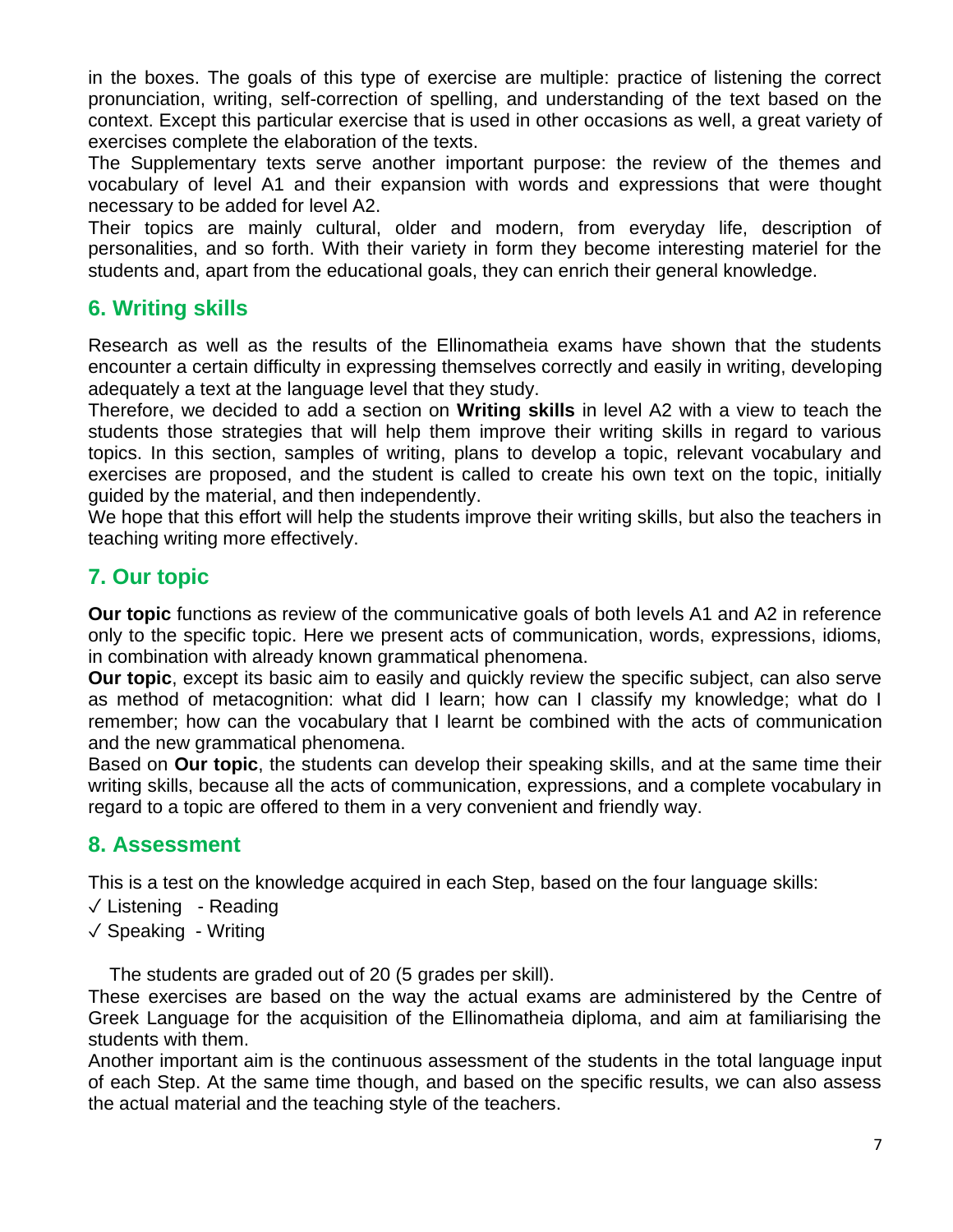# **9. Our song**

The last part of each step is devoted to songs. It is an entertaining way, via rhythm and music, to achieve teaching goals, such as listening practice of pronunciation of letters and words (exercises with gaps for filling out). The aim is to familiarise the students with the authentic speech, via music. Another goal is to familiarise students with the use of vocabulary. They are asked to find in the dictionary unknown words of the song that have been singled out, but not translated.

In most of the songs there is information in regard to the story of the song, its creators, and sometimes the events that determined the era when the song was written.

The songs are related to the topic of the Step, to some grammatical phenomena or are simply selected based on their musical quality and lyrics.

The types of songs vary between traditional, rebetiko, artistic, popular and so forth.

### **10. Picture - Discussion** *in certain Steps only)*

In regard to one or more pictures the students will have the chance to improvise, and express their language skills, aiming at a specific act of communication.

# **Culture in A2**

The cultural elements are numerous and scattered throughout the book. The three features on culture at the end of each Unit (Civilisation 1, 2, 3) are a "present" to the students. There are no exercises, only vocabularies with the new words next to the texts. What we ask from the students is to listen to the audio material, to read the texts, and to enjoy them by penetrating a bit deeper into the Greek reality and the temperament of the Greek people.

### **Generally**

In total, the material of this book has been structured based on the method of scaffolding. Therefore, all the material presented in the book is immediately followed by texts, exercises etc. that supplement the teaching of the specific topic, with a view to complete the cognition, before the teaching proceeds further, to the next step, and so forth.

The final goal is to teach each one of the 13 Steps with the usage of all language skills in order to succeed a parallel development of the communicative, the vocabulary, and the grammar skills.

A2 level includes 308, reading and listening texts, accompanied by 553 exercises (listening, reading, writing and speaking) that facilitate the teachers in their work and the students in the acquisition of the language.

In addition, the variety of the topics used, the exemplary organisation of the material, the illustrations, and the quality of the publication, make *Greek for you A2* a valuable tool for anyone who wants to improve their speaking and writing skills, to understand better the native speakers of Modern Greek, but also to acquire the *Greek Language Certification* (Ellinomatheia) A2 level if they want to or need to.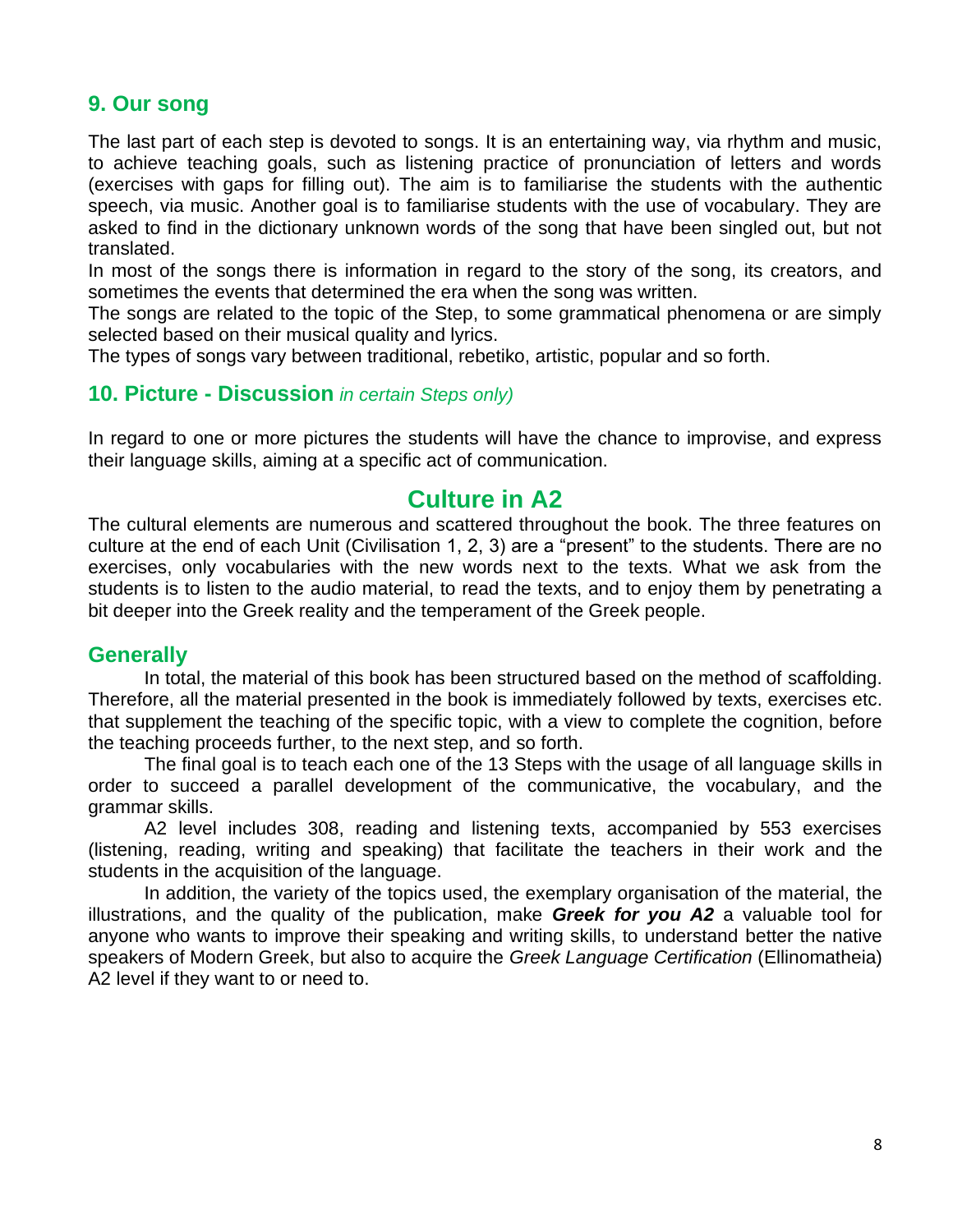# **NEOHEL PLATFORM https://elearn.neohel.com**

The NEOHEL platform was created with the aim of including material necessary for the teaching of the Greek language, thus covering the need for distance education, modern and synchronous, but also to facilitate teachers for classroom teaching using a digital board.

At the same time, it will be a cradle of additional support material for teachers which will be constantly enriched.

The material of the platform will increase gradually, horizontally and vertically.

This means that new Material (horizontal extension) will be added to each Area, while at the same time new Areas (vertical expansion) will be created, depending on the needs that will arise. E.g. a new Area will include as Material, a test for each of the 6 levels of Greek.

Each new Material that is added, is coded and with the code that it receives, it is facilitated its organization in the whole but also its finding in the e-shop.

In addition to the Material that will be located in the Digital library of the platform, the platform has a Virtual classroom (Digital classroom) for teaching, meetings and presentations, Assignment and proofreading, i.e. contact between teacher and students (Assignments), Department for Notifications, Department for Announcements, as well as Department for contact of users with the managers of the platform (Contact).

We hope that the NEOHEL Platform will be a strong link between teachers, students and our educational team, based on the trust that has been created over the years between us.

| <b><i>REPSANNON 1</i></b><br>Ελληνικά για σας                                     | <b>REPIBAAAON 2</b><br>Eldquest you needed 4 por, 13 moist |                            |                      |
|-----------------------------------------------------------------------------------|------------------------------------------------------------|----------------------------|----------------------|
| Α: Διαδροστικά βιβλικ<br>8: Yhren avrigative                                      | <b>Antipiac</b><br>Мирос Астаров;<br><b>Гранциповрымс</b>  | <b><i>REPISANNON 3</i></b> | <b>DEPIRAAAON 4</b>  |
| Γ: Δίγλωσσα λεξιλόγια                                                             |                                                            | <b>Virginisch (Edition</b> | Η γωνιά του δάσκαλου |
| $\overline{\phantom{a}}$<br>AREA 1<br>Greek for you                               | AREA <sub>2</sub><br>Madern Great for children Ara 12      | AREA 3                     | AREA 4               |
| A: Interactive hooks<br><b>B: Support mitterial</b><br>C: Billingual vocabularies | Automias<br><b>Makros Actertias</b><br><b>Letterheroes</b> | E-books                    | Teacher's corner     |
|                                                                                   |                                                            |                            |                      |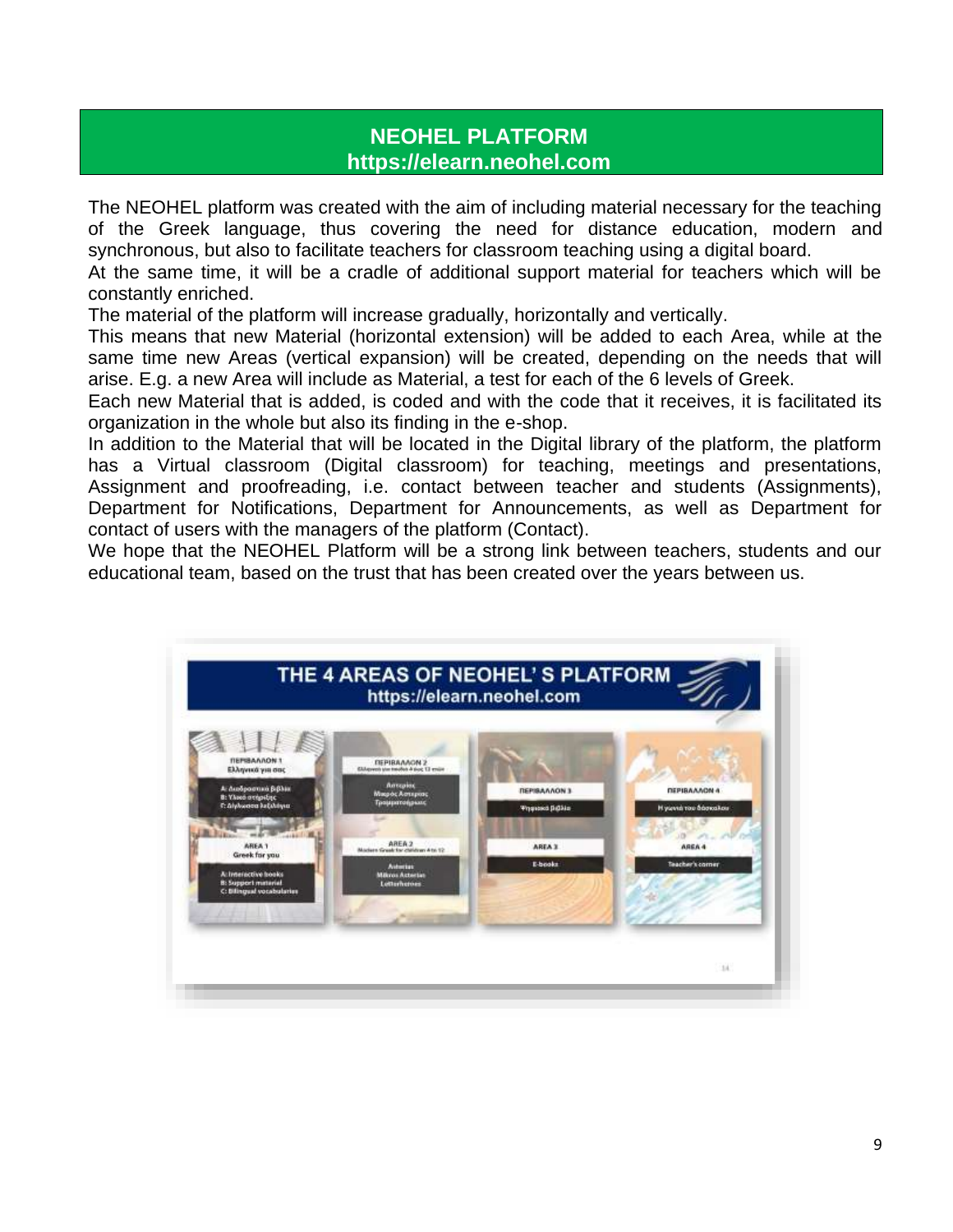# **CURRICULUM GREEK FOR YOU A2**

| <b>Vocabulary</b>         | <b>2.225 words</b> |
|---------------------------|--------------------|
| <b>Texts</b>              | 308                |
| <b>Exercises</b>          | 500                |
| <b>Test Ellinomatheia</b> | 13                 |
| <b>Songs</b>              | 14                 |

### **GREEK FOR YOU Α1 + Α2 10 BIG THEMATIC UNITS**

In the 25 STEPS of the *Greek for you A1* and in the 13 STEPS of the *Greek for you A2* we approached 10 Basic Thematic Units, from which we drew communication material for the levels A1 & A2 according to CEFR (KEPAG) - Common European Framework of Reference for the Languages. We covered other Basic Themes more and others less depending on their degree of difficulty. We considered it important to present Themes A2 in the same table as Themes A1 because this presents a complete picture of the continuity and completion of the Basic Themes from one level to another.

#### **1. SOCIAL RELATIONSHIPS Α1 1. SOCIAL RELATIONSHIPS Α2**

| 1.1. | Acquaintances                                 | STEP <sub>1</sub>      |
|------|-----------------------------------------------|------------------------|
| 1.2. | Greetings                                     | <b>STEP 1 / STEP 4</b> |
|      | Greetings. (morning, afternoon, evening)      | STEP <sub>2</sub>      |
| 1.3. | Introductions                                 | STEP 1 / STEP 2        |
|      | I introduce myself - I introduce someone else | <b>STEP 6</b>          |
| 1.4. | Welcome                                       | <b>STEP1</b>           |
| 1.5. | <b>Messages</b>                               | <b>STEP 12</b>         |

**2. CHARACTERISTICS (PERSON - OBJECT) Α1 2. CHARACTERISTICS (PERSON - OBJECT) Α2**

|      | <b>PERSON</b>                  |                          |
|------|--------------------------------|--------------------------|
| 2.1. | Identity (Self-presentation)   | STEP 1 / STEP 2 / STEP 8 |
|      |                                | (Revision)               |
|      | I ask about someone's identity | <b>STEP 2</b>            |
|      | Full name                      | <b>STEP 4 / STEP 8</b>   |
|      |                                | (Revision)               |
|      | Nationality / Citizenship      | <b>STEP 2 / STEP 8</b>   |
|      |                                | (Revision)               |
|      | <b>Nationality</b>             | <b>STEP1</b>             |
|      | <b>Identity</b>                | <b>STEP1</b>             |
|      | <b>Religions</b>               | <b>STEP1</b>             |
|      | Origin                         | <b>STEP 4 / STEP 8</b>   |
|      |                                | (Revision)               |
|      | Place of birth & residence     | <b>STEP 5 / STEP 8</b>   |
|      |                                | (Revision)               |
|      | Year of birth                  | <b>STEP 16</b>           |
|      | Age                            | <b>STEP 13</b>           |
|      | <b>Stages of human age</b>     | <b>STEP 3</b>            |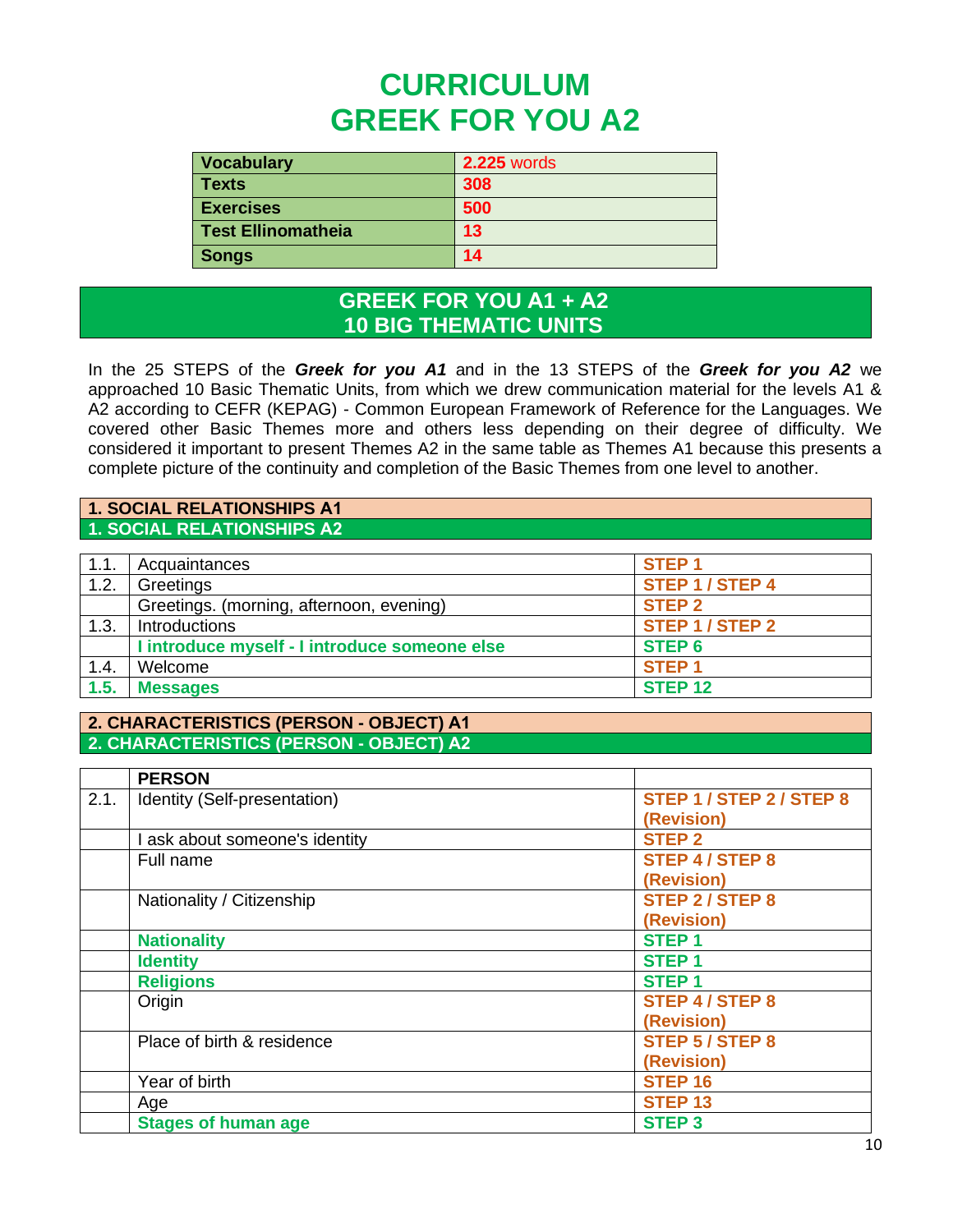|      | <b>Exact address</b>                                 | <b>STEP 5</b>          |
|------|------------------------------------------------------|------------------------|
|      | Type of residence                                    | <b>STEP 5</b>          |
|      | Telephone                                            | <b>STEP 5</b>          |
| 2.2. | Education. Studies. Profession                       | STEP 6 / STEP 8        |
|      |                                                      | (Revision)             |
|      | <b>Studies</b>                                       | <b>STEP1</b>           |
|      | How an educational institution operates.             | STEP <sub>13</sub>     |
|      | (obligations, rights, registrations, tuition, exams) |                        |
|      | <b>At school</b>                                     | <b>STEP 13</b>         |
|      | <b>Structure of the Greek educational system</b>     | <b>STEP 13</b>         |
|      | <b>Profession</b>                                    | STEP 1 / STEP 13       |
|      | Workplace                                            | STEP 6                 |
|      | <b>Place of work</b>                                 | <b>STEP 13</b>         |
|      | <b>Working conditions</b>                            | <b>STEP 13</b>         |
|      | <b>Salary. Liabilities. Rights</b>                   | <b>STEP 13</b>         |
|      | I am looking for a job                               | <b>STEP 13</b>         |
|      | Foreign Languages                                    | <b>STEP 8</b>          |
| 2.3. | The family. Family relationships                     | <b>STEP 13</b>         |
|      | Similarities between relatives (Looks like )         | <b>STEP 3</b>          |
|      | <b>Family relations</b>                              | <b>STEP 3/STEP 6</b>   |
| 2.4. | <b>Marital status</b>                                | <b>STEP 8</b>          |
| 2.5. | External appearance                                  | <b>STEP 13</b>         |
|      | (face / body characteristics).                       |                        |
|      | <b>Facial shape</b>                                  | STEP <sub>3</sub>      |
|      | Description of clothes, shoes, accessories, jewelry  | <b>STEP 3</b>          |
| 2.6. | Character - Personality (Few elements)               | <b>STEP 13</b>         |
|      | <b>Disadvantages / Advantages</b>                    | STEP <sub>3</sub>      |
| 2.7. | Personal life                                        | <b>STEP 19</b>         |
|      | Relationships                                        | <b>STEP 19</b>         |
|      | <b>Couple relationships</b>                          | <b>STEP 6</b>          |
|      | <b>OBJECT</b>                                        |                        |
| 2.8. | Object ID                                            | <b>STEP 3 / STEP 4</b> |

#### **3**. **EVERYDAY LIFE Α1 3**. **EVERYDAY LIFE Α2**

| 3.1. | Daily activities                                                                                                                                                                                              | STEP 4 / STEP 7 |
|------|---------------------------------------------------------------------------------------------------------------------------------------------------------------------------------------------------------------|-----------------|
|      | Description of daily routine. (An adventure, a damage)                                                                                                                                                        | <b>STEP 19</b>  |
| 3.2. | Everyday routine. (The housework)                                                                                                                                                                             | <b>STEP 16</b>  |
| 3.3. | Daily body care                                                                                                                                                                                               | <b>STEP 16</b>  |
| 3.4. | Workplace. Finding a job. Working conditions                                                                                                                                                                  | <b>STEP 25</b>  |
|      | Job change. I start a business                                                                                                                                                                                | <b>STEP 17</b>  |
| 3.5. | Movements. Means of transport. (By what means will I go<br>somewhere?)                                                                                                                                        | <b>STEP 20</b>  |
| 3.6  | I give instructions for executing a recipe                                                                                                                                                                    | <b>STEP 23</b>  |
| 3.7. | Description of an accident / accident / event (where and<br>when did it happen, why did it happen, how did it happen?)<br>Description in chronological order: first, then, after, then,<br>after, at the end. | <b>STEP 2</b>   |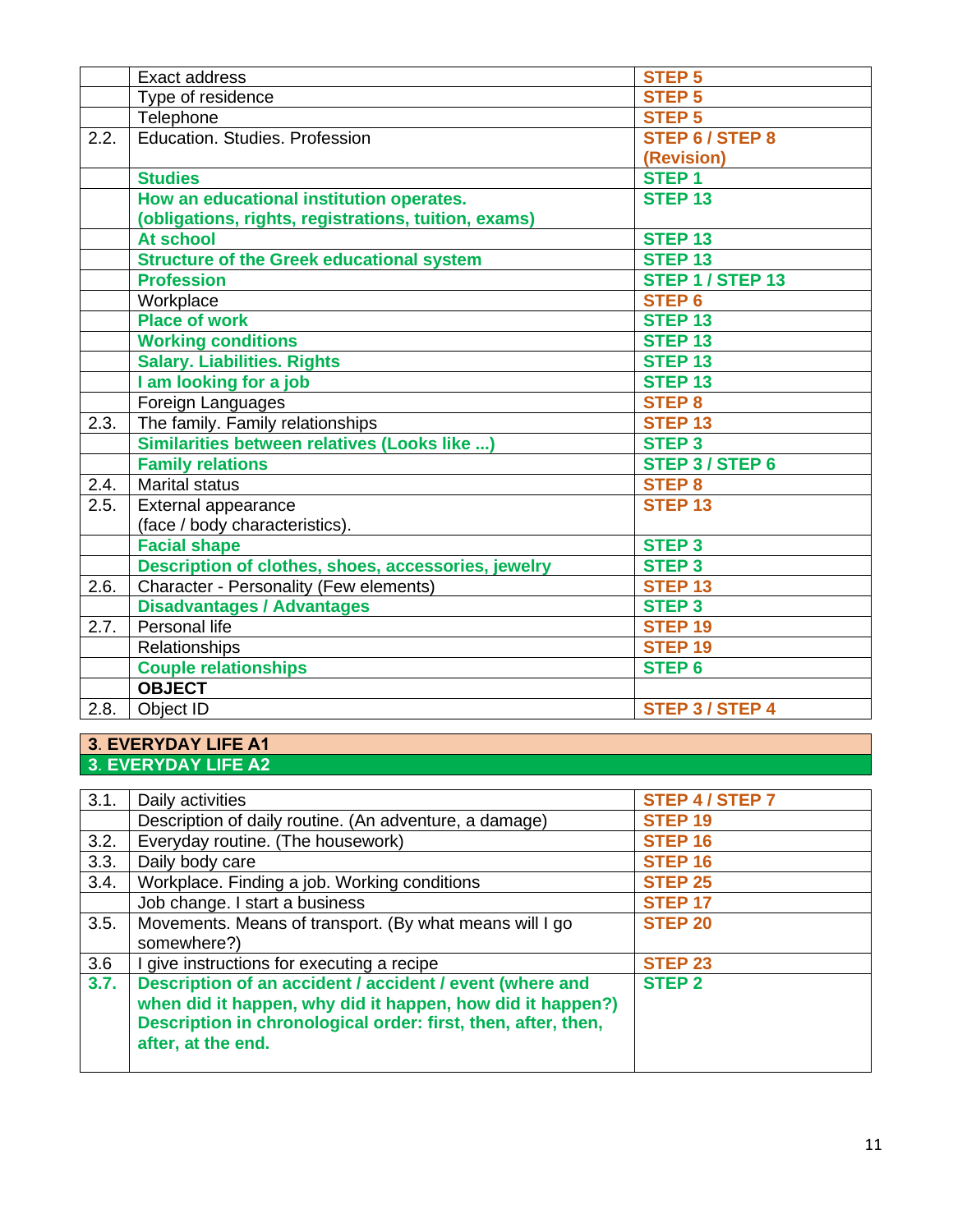|       | <b>4. LEISURE TIME A1</b>                         | <b>VIEWS A1</b>                                                 | <b>DESCRIPTIONS A1</b>     |
|-------|---------------------------------------------------|-----------------------------------------------------------------|----------------------------|
|       | 4. LEISURE TIME A2                                | <b>VIEWS A2</b>                                                 | <b>DESCRIPTIONS A2</b>     |
|       |                                                   |                                                                 |                            |
| 4.1.  | Hobbies, Occupations, Preferences, Fun            |                                                                 | STEP 7 / STEP 8 /          |
|       |                                                   |                                                                 | <b>STEP 16</b>             |
|       | <b>Occupations - Sports</b>                       |                                                                 | STEP <sub>1</sub>          |
| 4.2.  | At Home (Invitations, Gifts, Fun)                 |                                                                 | <b>STEP 14 / STEP 16 /</b> |
|       |                                                   |                                                                 | <b>STEP 17</b>             |
|       | Cooking                                           |                                                                 | <b>STEP 16</b>             |
| 4.3.  | Outside the house. Food in a restaurant           |                                                                 | <b>STEP 14</b>             |
|       | At the tavern                                     |                                                                 | <b>STEP 12</b>             |
|       | A walk in the city                                |                                                                 | <b>STEP 20</b>             |
| 4.4.  | I express:                                        |                                                                 |                            |
|       | - my opinion                                      |                                                                 | <b>STEP 22</b>             |
|       | - my opinion on something                         |                                                                 | <b>STEP 15</b>             |
|       |                                                   | - my preference for something, e.g. for an argument / outing.   | <b>STEP 22</b>             |
|       | Agree or disagree. I doubt                        |                                                                 | <b>STEP 22</b>             |
|       | I agree, disagree, express doubt (Part II)        |                                                                 | <b>STEP 6</b>              |
| 4.5.  | I critique art / museum etc.                      |                                                                 | <b>STEP 21</b>             |
| 4.6.  | I take decisions                                  |                                                                 | <b>STEP 22</b>             |
|       | - for activities that will please me              |                                                                 | <b>STEP 21</b>             |
| 4.7.  | I make a finding                                  |                                                                 | <b>STEP 21</b>             |
|       |                                                   | Outside the house. Travel / Excursions. I book hotels, tickets, | <b>STEP 22</b>             |
| 4.8.  | table                                             |                                                                 |                            |
|       |                                                   | I ask for information about the means of transport (ships) -    | <b>STEP7</b>               |
|       | itineraries, reservations, payment methods        |                                                                 |                            |
|       |                                                   | <b>Vacation packages - Cruises - Organized travel - Offers</b>  | <b>STEP 7</b>              |
| 4.9.  | Descriptions. Plans for the future                |                                                                 | <b>STEP 20</b>             |
|       |                                                   | Descriptions of trips, excursions, walks, nature.               | <b>STEP 7</b>              |
| 4.10  |                                                   | I express my complaints about the organization of the trip,     | <b>STEP 7</b>              |
|       | the hotels, the tour guide, etc.                  |                                                                 |                            |
| 4.11. | <b>Car rental</b>                                 |                                                                 | <b>STEP7</b>               |
|       | Car (description, damage, defects)                |                                                                 | <b>STEP 6</b>              |
| 4.12. | At the gas station                                |                                                                 | <b>STEP 7</b>              |
| 4.13. |                                                   | Description of consecutive events during a visit to a city      | <b>STEP 2</b>              |
| 4.14. | Social relations - Participation in social events |                                                                 | <b>STEP 6</b>              |
| 4.15. | <b>Religious / Civil marriage</b>                 |                                                                 | <b>STEP 6</b>              |
| 4.16. |                                                   | Outings: Shows (theater, cinema, etc.) / Events (concerts,      | <b>STEP 9</b>              |
|       | exhibitions, etc.)                                |                                                                 |                            |
| 4.17. |                                                   | Invitations (I accept, I refuse an invitation, I'm not sure)    | <b>STEP 9</b>              |
| 4.18. | Reading: Books (In the bookstore) & press         |                                                                 | <b>STEP 9</b>              |
| 4.19. |                                                   | Hobbies - Hobbies then and now at home & away (sports,          | <b>STEP 10</b>             |
|       | music, cooking, crafts, internet, etc.)           |                                                                 |                            |
| 4.20. | <b>Television and its shows</b>                   |                                                                 | <b>STEP 10</b>             |
| 4.21. | <b>The football</b>                               |                                                                 | <b>STEP 10</b>             |

#### **5. THE WORLD OF THE MARKET Α1 5. THE WORLD OF THE MARKET Α2**

| 5.1. | Types of stores | <b>STEP 11 / STEP 12</b> |
|------|-----------------|--------------------------|
|      | The kiosk       | STEP <sub>12</sub>       |
| 5.2. | Diet shopping   | STEP 11 (part a)         |
|      |                 | <b>STEP</b> (part b)     |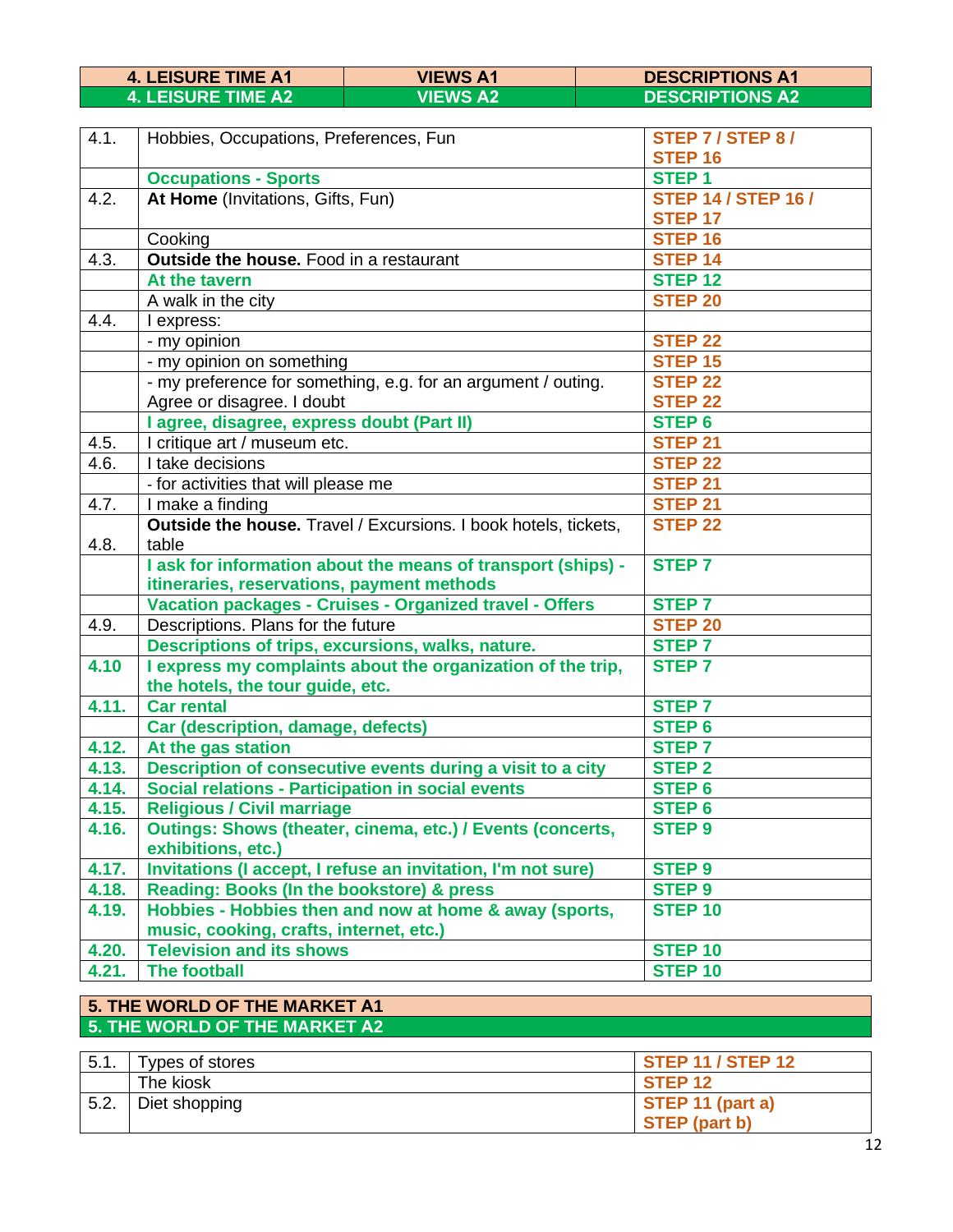|      | Quantities                                                                                               | <b>STEP 12</b>            |
|------|----------------------------------------------------------------------------------------------------------|---------------------------|
|      | A variety of foods                                                                                       | <b>STEP 12</b>            |
| 5.3. | Consumer shopping (The sizes)                                                                            | <b>STEP 15</b>            |
| 5.4. | Transactions (Sale / purchase / payment. Money)                                                          | <b>STEP 7 / STEP 11 /</b> |
|      | (The weights)                                                                                            | <b>STEP 12</b>            |
|      | Product purchase information                                                                             | <b>STEP 9</b>             |
| 5.5. | I trade in a store                                                                                       | <b>STEP 11</b>            |
|      | - I explain what I want to buy (type, dimensions,<br>material, etc.)                                     |                           |
|      | - I ask about the price and the method of payment<br>- I understand the instructions for use of a device |                           |
|      | - I understand ads and choose products<br>- I'm asking for something to be repaired<br>- I'm complaining |                           |
|      |                                                                                                          |                           |

#### **6. IN THE CITY - PLACES IN SPACE - DIRECTIONS - INSTRUCTIONS Α1 6. IN THE CITY - PLACES IN SPACE - DIRECTIONS - INSTRUCTIONS Α2**

| 6.1. | Placements in the space of people / objects                      | <b>STEP 9</b>            |
|------|------------------------------------------------------------------|--------------------------|
|      | Placements in the space (on streets, squares, avenues) of        | <b>STEP 2</b>            |
|      | vehicles, people (at the intersection, in the middle of the      |                          |
|      | road                                                             |                          |
|      | Positions in relation to other people, things (next to me,       | <b>STEP 2</b>            |
|      | near me, etc.)                                                   |                          |
| 6.2. | In the city (Buildings, Shops, Public spaces)                    | <b>STEP 9</b>            |
|      | Distance from the city                                           |                          |
| 6.3. | The home. Types of houses.                                       | <b>STEP 5</b>            |
|      | House description & interior layout. Description of the          | <b>STEP 4</b>            |
|      | decoration of its spaces. Furniture and objects and their        |                          |
|      | location in the space. Materials. Bathroom<br>items.             |                          |
|      | <b>Dimensions</b>                                                |                          |
|      | Indoor / outdoor areas                                           | STEP <sub>16</sub>       |
| 6.4. | Residential equipment (Furniture. Electrical items. Kitchenware) | <b>STEP 16</b>           |
| 6.5. | The moving                                                       | <b>STEP 21</b>           |
| 6.6. | Directions for directions. (How will I get somewhere?)           | <b>STEP 20 / STEP 21</b> |
|      | - by metro / By bus                                              | <b>STEP 20</b>           |
|      | - by car / On foot                                               | <b>STEP 21</b>           |
| 6.7. | Rentals / Sales of houses.                                       | <b>STEP 25</b>           |
|      | I understand and write small ads for renting or selling a        | <b>STEP 5</b>            |
|      | house                                                            |                          |
|      | Talk to a realtor about renting or buying a home                 | <b>STEP 5</b>            |
|      | Services provided (insulation, type of heating, etc.)            | <b>STEP 5</b>            |
|      | I understand and give instructions / tips for choosing the       | <b>STEP 5</b>            |
|      | right home                                                       |                          |
| 6.8. | Property (object)                                                | <b>STEP 13</b>           |
|      | I say because I prefer life in the city or in the countryside,   | <b>STEP 5</b>            |
|      | in the center or in the suburbs. (The pros and cons)             |                          |
| 6.9. | Damages. Repairs                                                 | <b>STEP 19</b>           |
|      |                                                                  |                          |

#### **7. GEOGRAPHICAL INFORMATION Α1 7. GEOGRAPHICAL INFORMATION Α2**

 7.1. Toponyms - Geographical terms **STEP 3 / STEP 10**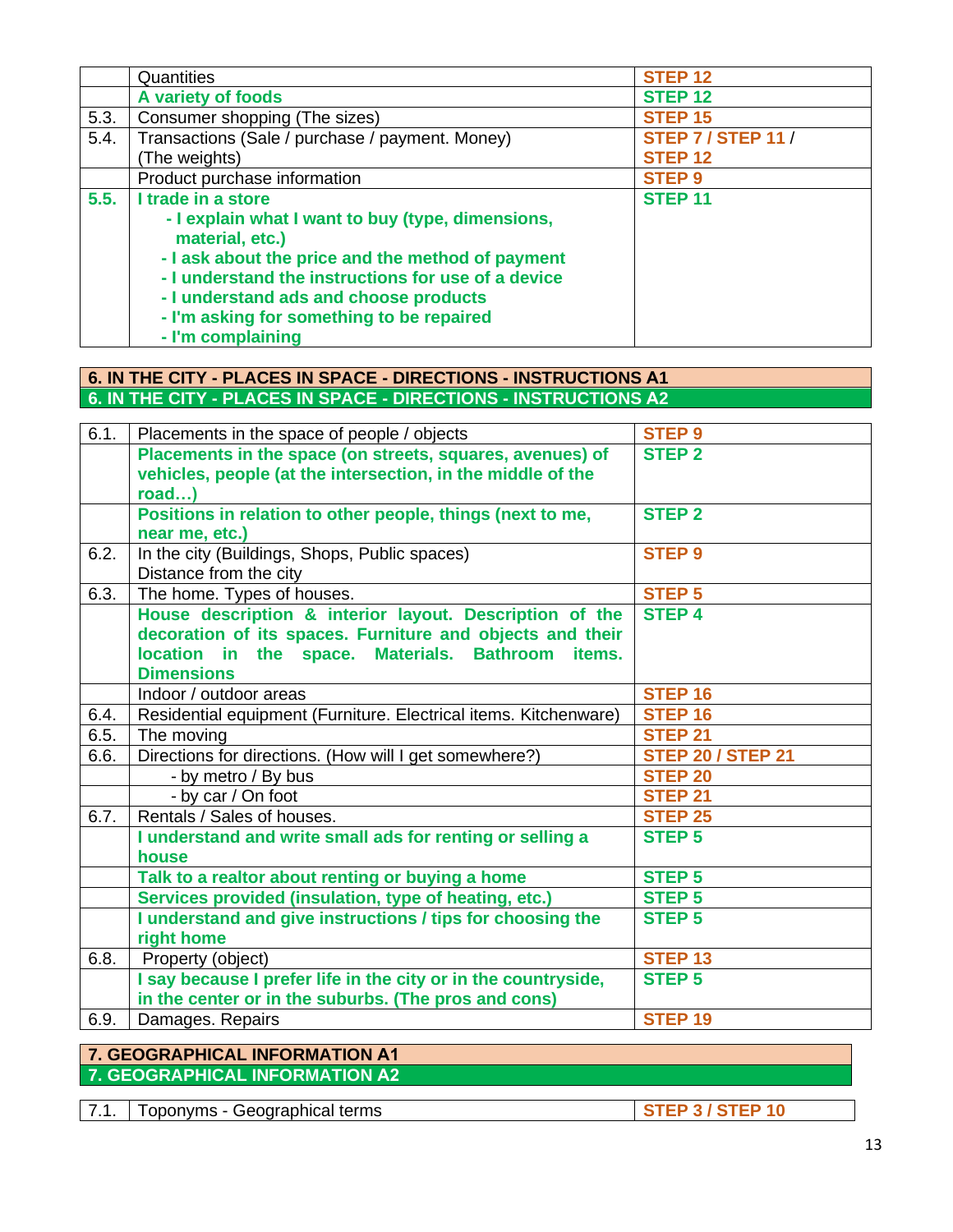| 7.2. | Description of nature. The colours                            | STEP <sub>10</sub> |
|------|---------------------------------------------------------------|--------------------|
| 7.3. | The countries                                                 | STEP <sub>10</sub> |
| 7.4. | Fauna                                                         | <b>STEP 25</b>     |
|      | 7.5. Description of natural environment - Greek flora (forest | <b>STEP7</b>       |
|      | trees, herbs)                                                 |                    |

#### **8. THE TIME - THE WEATHER - THE HOUR Α1 8. THE TIME - THE WEATHER - THE HOUR Α2**

| 8.1. | The week and the days                                 | <b>STEP4</b>       |
|------|-------------------------------------------------------|--------------------|
| 8.2. | The seasons and the months                            | <b>STEP 15</b>     |
| 8.3. | a. The weather. (What's the weather like;)            | STEP 7 / STEP 18   |
|      | b. Weather forecast                                   | STEP <sub>18</sub> |
|      | c. Weather and suitable clothes                       | <b>STEP 18</b>     |
|      | d. Meteorological report more complete                | <b>STEP7</b>       |
|      | e. Natural phenomena (climate, winds, storms, horizon | <b>STEP7</b>       |
|      | points, etc.                                          |                    |
| 8.4. | The hour                                              | <b>STEP 14</b>     |
|      | Hours                                                 | <b>STEP 20</b>     |
| 8.5. | The years                                             | <b>STEP 16</b>     |
|      | Dates                                                 | <b>STEP 15</b>     |
|      | Chronologies                                          | <b>STEP 16</b>     |

### **9. HEALTH. THE HUMAN BODY. TO THE DOCTOR. AT THE HOSPITAL. ACCIDENTS Α1 9. HEALTH. THE HUMAN BODY. TO THE DOCTOR. AT THE HOSPITAL. ACCIDENTS Α2**

| 9.1. | I make an appointment                                     | <b>STEP 23</b>     |
|------|-----------------------------------------------------------|--------------------|
| 9.2. | At the doctor                                             | <b>STEP 23</b>     |
|      | Talk to your doctor about healthy eating during pregnancy | <b>STEP 12</b>     |
|      | At the doctor for viruses                                 | <b>STEP 12</b>     |
| 9.3. | I describe a health problem                               | STEP <sub>23</sub> |
|      | an accident                                               | <b>STEP 23</b>     |
| 9.4. | give orders                                               | <b>STEP 23</b>     |
| 9.5. | At the pharmacy                                           | <b>STEP 12</b>     |

| <b>10. PUBLIC SERVICES</b> | <b>PROBLEMS &amp; SOLUTIONS A1</b> |
|----------------------------|------------------------------------|
| <b>10. PUBLIC SERVICES</b> | <b>PROBLEMS &amp; SOLUTIONS A2</b> |

| 10.1. | At the post office. Transactions           | <b>STEP 24</b>     |
|-------|--------------------------------------------|--------------------|
|       | <b>ELTA services</b>                       | STEP <sub>13</sub> |
| 10.2. | At the bank. Transactions. Currency        | <b>STEP 24</b>     |
| 10.3. | Problems. (And now what do I do?)          | <b>STEP 24</b>     |
|       | I open an electronic bank account          | STEP <sub>13</sub> |
| 10.4  | Prohibitions. Incentives                   | <b>STEP 24</b>     |
| 10.5. | Road signs                                 | <b>STEP 24</b>     |
| 10.6  | At the KEP (Citizens' Service Center)      | STEP <sub>13</sub> |
| 10.7. | In Social Insurance (Supporting Documents) | STEP <sub>13</sub> |

### **CULTURE 1: Let's get to know Greece Α2**

### **CULTURE 2**: **The customs of spring and the holidays of the year Α2**

#### **CULTURE 3**: **In Crete - From poetry Α2**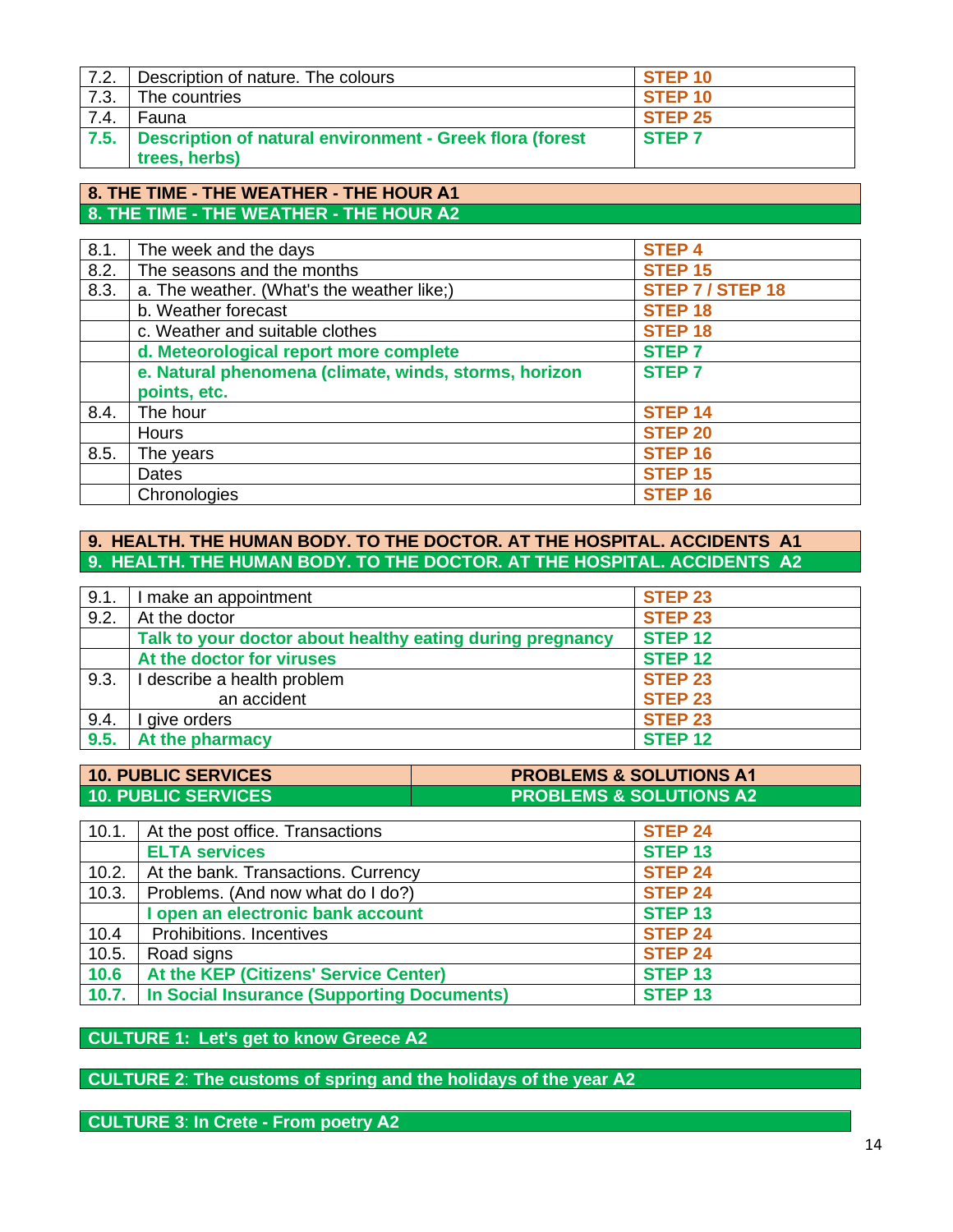# **CONTENTS OF BRIEF GRAMMAR Α2**

#### **1. THE ARTICLES**

- 1.1. The definite article
- 1.2. The indefinite article
- 1.3. The preposition *σε* and the indefinite article (Accusative)

#### **2. THE NOUNS**

#### The cases

- 2.1. Masculine nouns in -*ης*, -*ας*, -*ος*
- 2.2. Masculine & feminine nouns in -*έας*/-*είς*
- 2.3. Masculine anisosyllabic names in -*άς*/-*άδες*, -ο*υς*/-*ούδες*, -*ες*/-*εδες*, -*ής*/-*ήδες*
- 2.4. The dual declension nouns
- 2.5. Feminine nouns in -*α*, -*η*
- 2.6. Feminine nouns in -*ος*
- 2.7. Feminine nouns in -*ση*/-*σεις*, -*ξη*/-*ξεις*, -*ψη*/-*ψεις* Female anisosyllabic names in -*ά*/-*άδες* & -*ού*/-*ούδες*
- 2.8. Neuter nouns in -*ι*/-*ια*, -*ο*/-*α*, -*ος*/-*η*, anisosyllabic names in -*μα*/-*ματα*
- 2.9. Neuter nouns in -*ας*. Neuter nouns **φως** & **γάλα**
- 2.10. Nouns of foreign origin
- 2.11. Neuter nouns **το πρωί** & **το πρωινό**
- 2.12. Neuter nouns **το βράδυ**, **το ρολόι**
- 2.13. Neutral archetypal names in -*ον*/-*οντα*
- 2.14. Neuter nouns in -*ίμο*
- 2.15. The diminutives in -*άκης*, -*ούλα*, -*ίτσα*, -*άκι*
- 2.16. Names of foreign origin, intransitive

#### **3. THE ADJECTIVES**

- 3.1. Adjectives in -*ος-η-ο*
- 3.2. Adjectives in -*ος-α-ο*
- 3.3. Adjectives in -*ός-ιά-ό*
- 3.4. Adjectives in -*ύς-ιά-ύ*
- 3.5. The adjective **πολύς**-**πολλή**-**πολύ**
- 3.6. Monolectic comparative adjectives

#### **4. THE PRONOUNS**

- 4.1. Personal pronouns
- 4.2. The indicator particle *να* + personal pronoun
- 4.3. Demonstrative pronouns
- 4.3.α. **αυτός-ή-ό**
- 4.3.β. **εκείνος-η-ο**
- 4.3.γ. **τόσος-η-ο**
- 4.4. Possessive pronouns
- 4.5. Interrogative pronouns
- 4.5.α. **ποιος**; **ποια**; **ποιο**;
- 4.5.β. πόσος; πόση; πόσο;
- 4.5.γ. **τι**;
- 4.6. Indefinite pronouns
- 4.6.α. **κανένας**/**κανείς**-**καμιά**/**καμία**-**κανένα**
- 4.6.β. **κάτι**, **τίποτε**/**τίποτα**
- 4.6.γ. **κάθε**
- 4.6.δ. **όλος-όλη-όλο**
- 4.6.ε. **άλλος-άλλη-άλλο**
- 4.6.ζ. **κάποιος-α-ο** / **μερικοί-ές-ά**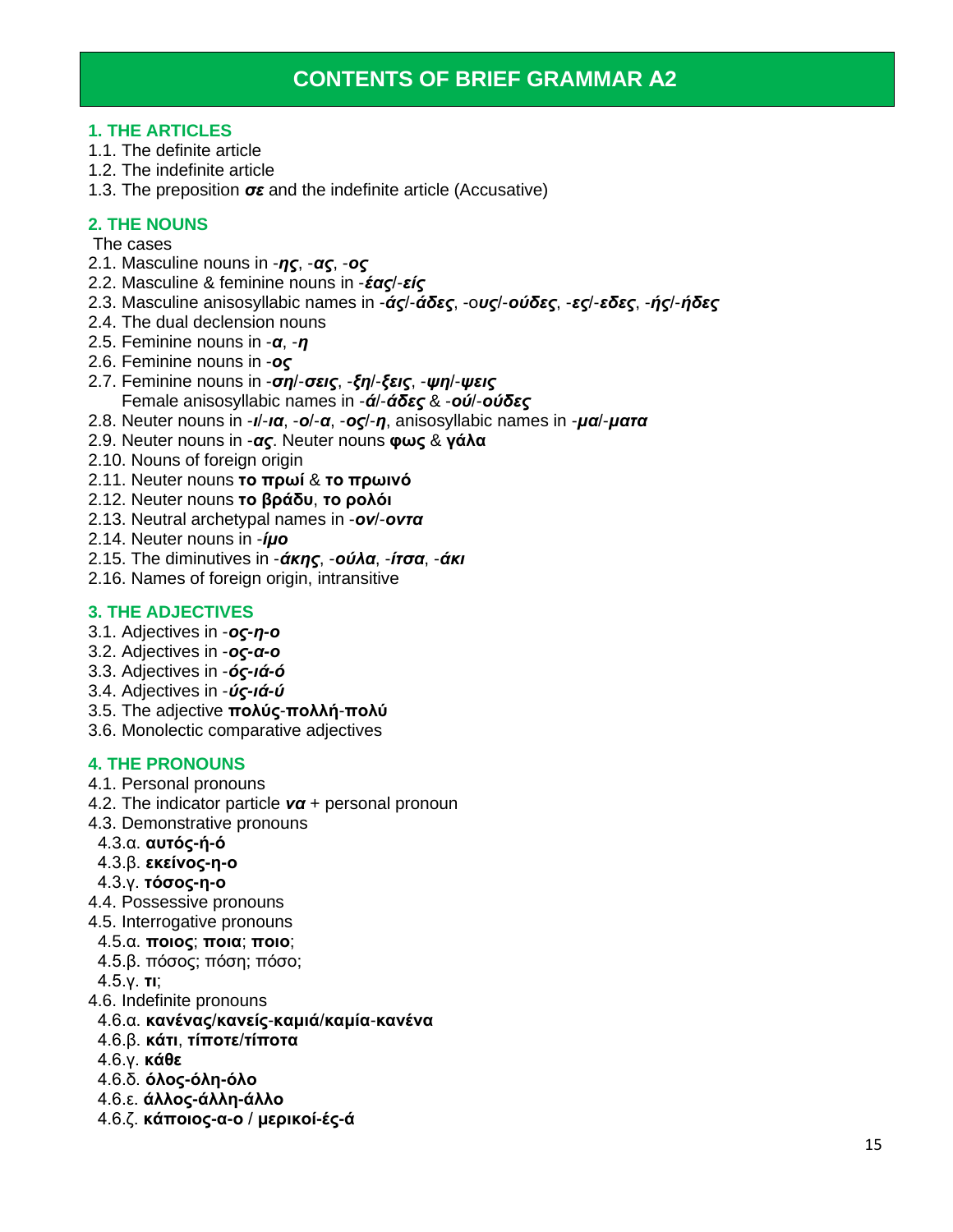4.7. Definite pronouns

- 4.7.α. **ο ίδιος**-**η ίδια**-**το ίδιο**
- 4.7.β. **μόνος-μόνη-μόνο**
- 4.8. Relative pronouns

### 4.8.α. **όσος-όση-όσο**

### **5. THE VERBS**

- 5.1. The present stem and the past stem
- 5.1.α. The present stem
- Tenses and inflections formed by the present tense
- 5.1.β. The past stem
- Tenses and inflections formed by the past tense
- 5.1.γ. The endings
- 5.2. Table of formation of tenses and inflections of conjugation A' verbs
- 5.2.α. Table of tenses and inflections of verbs with past indefinite in -*σα*
- 5.2.β. Table of tenses and inflections of verbs with past indefinite in -*ξα*
- 5.2.γ. Table of tenses and inflections of verbs with past indefinite in -*ψα*
- 5.3. Table of formation of tenses and inflections of conjugation B' verbs
- 5.4. Simple past of conjugation B' verbs (verbs in -*άω*/-*ώ* & -*ώ*) in -*ησα*, -*ασ*α, -*εσα*, -*ηξα*, -*αξα*
- 5.5. CONJUGATION A: Active voice
- 5.6. CONJUGATION A: Middle-passive voice
- 5.7. CONJUGATION B / Class Α: Active voice
- 5.8. CONJUGATION B/ Class Α: Middle-passive voice
- 5.9. CONJUGATION B / Class Β: Active voice
- 5.10. CONJUGATION B / Class Β: Middle-passive voice
- 5.11. Verbs in *-άμαι*
- 5.12. Table of irregular verbs
- 5.13. The third-person verbs
- 5.14. The impersonnel verbs **υπάρχει** & **έχει**
- 5.15. The verbs **ακούω, καίω, λέω, πάω, σπάω, τρώω, φταίω**

### **6. TE ADVERBS**

- 6.1. The adverbs
- 6.2. Formation of adverbs in *-α* deriving from adjectives
- 6.3. Comparative degree of adverbs (by periphrasis) **πιο**..., **πιο**… **από**..
- 6.4. Comparative degree of adverbs *καλά*, *κακά / άσχημα* (monolectic)

### **7. THE PREPOSITIONS**

7.1. The prepositions: **εν, εις, εκ / εξ, συν, προς, προ, ανά, κατά, διά, μετά, παρά, αντί, αμφί, επί, περί, από, υπό, υπέρ** in composition with verbs

### **8. THE NUMERALS**

- 8.1. Cardinal numerals 0 1.000.000.000
- 8.2. The three genders of cardinal numerals 1, 3, 4
- 8.3. The three genders of cardinal numerals 200 1.000
- 8.4. Which numbers are declined?
- 8.5. Applications of numerals
- 8.6. The ordinal numerals: **πρώτος-η-ο έως ενενηκοστός-ή-ό**

### **9. FROM DIRECT TO INDIRECT SPEECH**

9.1. Direct questions (with interrogative pronouns and adverbs) Oblique interrogative sentences

9.2. Direct questions of complete ignorance (without interrogative pronouns and adverbs) Indirect interrogative sentences + *αν* …

9.3. Imperative / Indirect interrogative sentences + *να* & Subjunctive

#### **10. GRAMMAR TABLES (INSIDE 13 STEPS)**

### **11. ADDITIONAL GRAMMAR AND SYNTAX PHENOMENA**

(Included in detail in the Grammar of 13 Steps)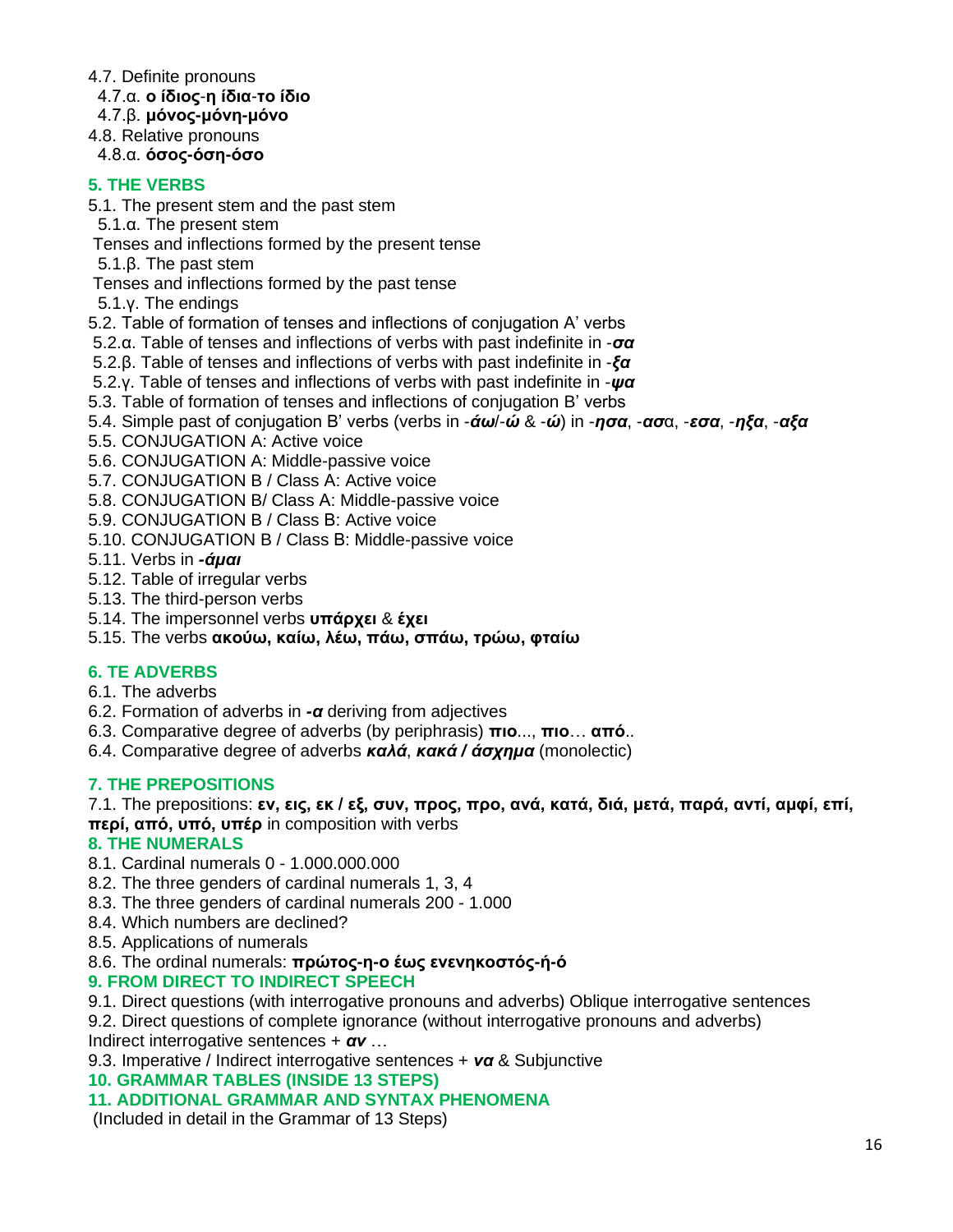# **Unit 1 My house and I Steps 1 - 5**

|                                | <b>COMMUNICATION TARGETS</b>  |                       |
|--------------------------------|-------------------------------|-----------------------|
| <b>Description of a person</b> | <b>Description of a house</b> | <b>Civilisation 1</b> |
| <b>Identity</b>                | Looking for a house           | <b>Knowing Greece</b> |
| <b>Exterior description</b>    | Living in the city or         |                       |
| <b>Description of an event</b> | in the countryside?           |                       |
| <b>Accidents</b>               |                               |                       |
| Police reports                 |                               |                       |

# **Step 1 Who is who?**

| <b>Thematic units</b>    | <b>Vocabulary</b>      |
|--------------------------|------------------------|
| <b>Characterisations</b> | - Personal information |
| <b>Identity</b>          | - Religions            |

| <b>Communication</b>                             | Grammar                                  |
|--------------------------------------------------|------------------------------------------|
| I ask and give information regarding a           | 1. Verbs ending in $-\omega$ / $-\omega$ |
| person:                                          | 2. Compound verbs with prepositions      |
| name & surname, nationality, religion, age, sex, | (internal augment) υπογράφω - υπέγραψα   |
| place and date of birth, place of residence,     | 3. The verb ασχολούμαι                   |
| address, telephone number, profession, marital   | 4. Indirect speech (1)                   |
| status                                           | 5. The dual declension noun o xpóvos     |
|                                                  | 6. Table of new verbs                    |

**Cultural and intercultural elements** 

**Monuments**: The Panathinaic Stadium 1.5.β.΄ **Sports**: The Athens marathon, the authentic one.1.5.α. Sailing: Nikos Kaklamanakis 1.13. **Interculturalism**: Religions 1.2. Indira from India 1.6., Greek-American film director, 1.4. **Music:** Opera / Maria Kallas 1.14. Violin / Leonidas Kavakos 1.15 Song (popular): The Frangosyrian 1.22. Composer, Singer: Markos Vamvakaris **Painting**: Spyros Vassiliou (Athens), (Cover Unit 1) Giannis Tsarouchis, Henri Cartier-Bresson (The house with the Caryatids)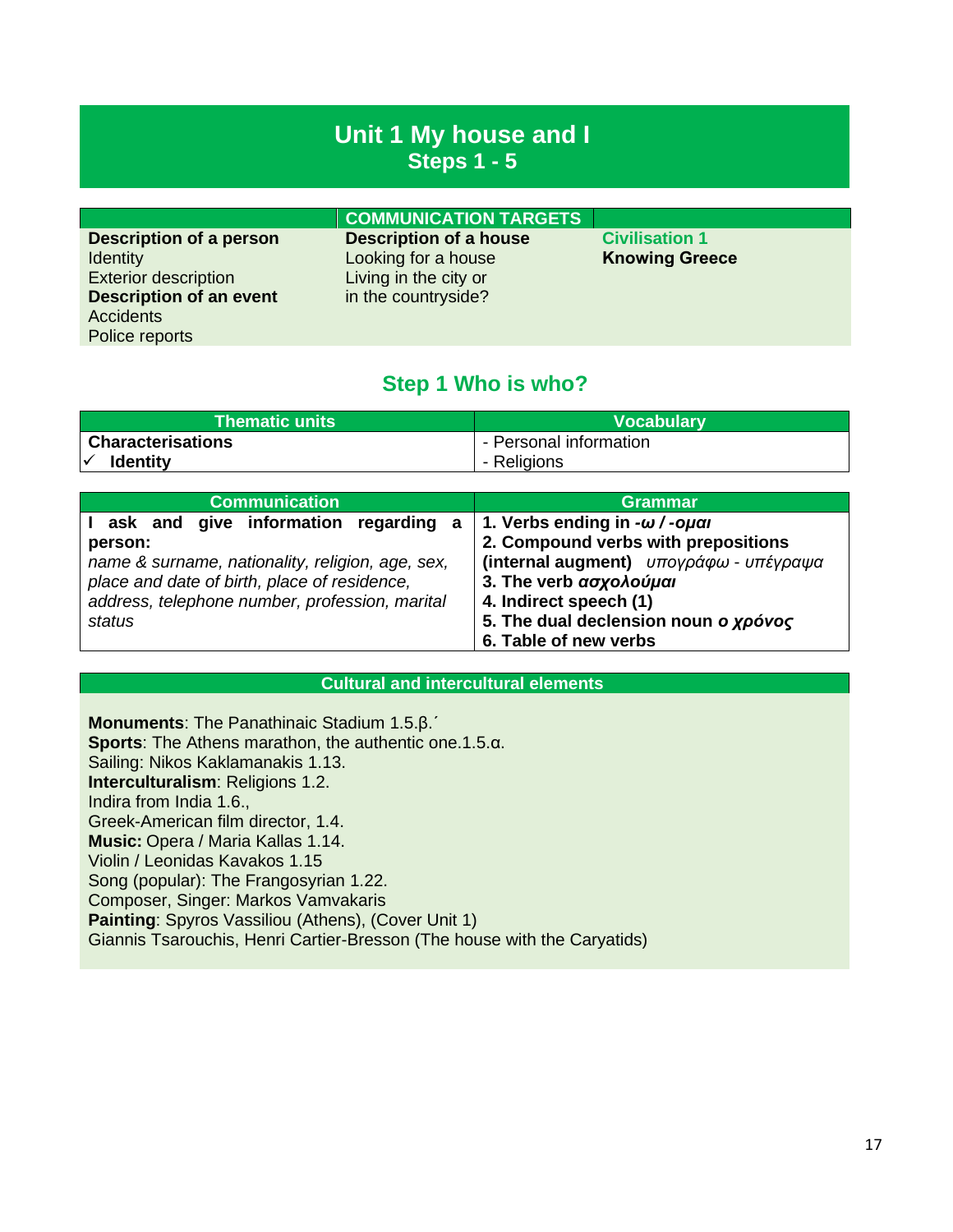# **2 Τι έγινε;**

| <b>Thematic units</b>                              | <b>Vocabulary</b>                     |
|----------------------------------------------------|---------------------------------------|
| Everyday life                                      | - Motion verbs (movement)             |
| $\sqrt{\ }$ Everyday life outside of the house     | - Expressions of place δίπλα μου, από |
| - Transportation                                   | πάνω, στη διασταύρωση                 |
| - Description of events / accidents                |                                       |
| Free / Leisure time                                |                                       |
| $\sqrt{2}$ Free time outside the house             |                                       |
| - Description of consecutive events during a visit |                                       |
| in a city                                          |                                       |
| <b>Placement</b>                                   |                                       |
| Placement people/vehicles in streets, squares      |                                       |
| etc.                                               |                                       |
| - Placement in connection with other people,       |                                       |
| things, etc.                                       |                                       |
|                                                    |                                       |

| <b>Communication</b>                                                                                                                                                                                                    | <b>Grammar</b>                                                                                                                                                                                             |
|-------------------------------------------------------------------------------------------------------------------------------------------------------------------------------------------------------------------------|------------------------------------------------------------------------------------------------------------------------------------------------------------------------------------------------------------|
| $\sqrt{ }$ I describe an event / an accident: where,<br>when, why, and how it happened<br>$\sqrt{1}$ describe in a chronological order: $\pi \rho \omega \pi \alpha$ ,<br>μετά, ύστερα, έπειτα, στη συνέχεια, στο τέλος | 1. Verbs in <i>-άμαι</i><br>κοιμάμαι, θυμάμαι, λυπάμαι, φοβάμαι<br>2. Adverbs followed by personal pronouns<br>δίπλα μου, πλάι μου, δεξιά μου, μαζί μου<br>3. Indirect speech (2)<br>4. Table of new verbs |

**Cultural and intercultural elements**

**Interculturalism:** A Greek in Paris 2,4.

A Congolese athlete, Lua Lua. 2.12.α., 2.12.β.

A German sculptor: Johann Gottfried Shadow 2.29.

**Sport**: 4 Greek sports teams: Panathinaikos, Olympiakos, AEK, PAOK 2.12.β

**Cinema**: The director Theodoros Angelopoulos and his films.2.20., 2.21.

**Greek mythology**: Fates and destiny 2.29.

**Music**: Song The destiny 2.29. Singer: George Dalaras

**Geographical and factual data:** Areas: Parnassos and the ski resort 2.15.

Cities, Islands: Aegina, Naxos, Naoussa, Alexandroupoli

Suburbs: Kifissia, Ekali, Vouliagmeni, Drapetsona, Piraeus area 2.16., 2.17., 2.19.,

Roads: Patras - Pyrgos National Road 2.18.

#### **Greek society:**

KAT: Injury Rehabilitation Center 2.2.β., ΕΚΑΒ (National emergency center)

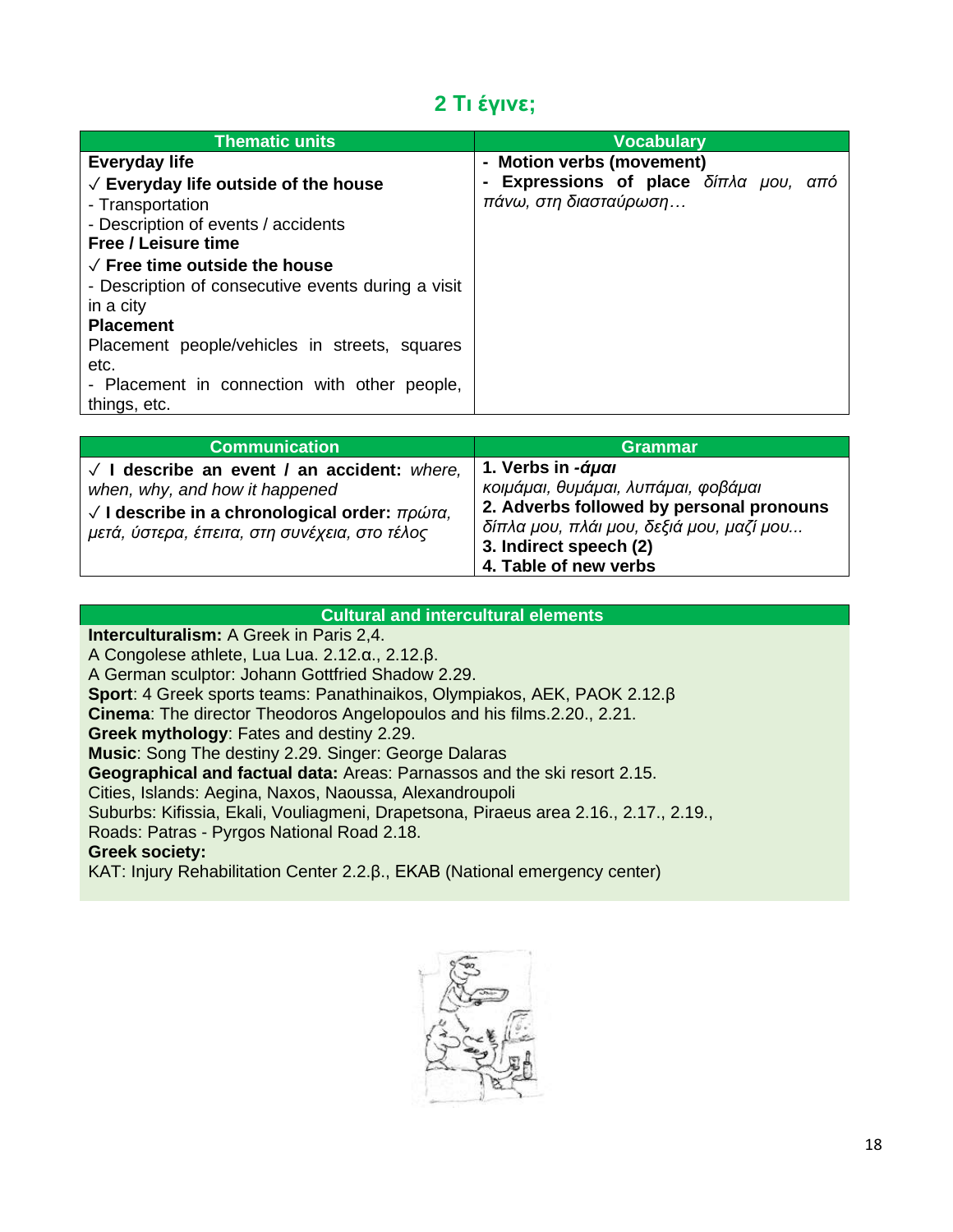# **Step 3 How do they look?**

| <b>Thematic units</b>                                                                                                                                                                       | <b>Vocabulary</b>                   |
|---------------------------------------------------------------------------------------------------------------------------------------------------------------------------------------------|-------------------------------------|
| Qualifier                                                                                                                                                                                   | - Traits of face and body           |
| $\sqrt{}$ Identity<br>- Age<br>- Profession                                                                                                                                                 | - Ages<br>- Shapes<br>- Professions |
| $\sqrt{}$ Physical appearance<br>- Traits of face & body<br>- Resemblance between family members<br>- Clothes, shoes, accessories<br>$\sqrt{\phantom{a}}$ Character<br>- Faults & qualities | - Clothes                           |

| <b>Communication</b>                           | <b>Grammar</b>                                |
|------------------------------------------------|-----------------------------------------------|
| $\sqrt{}$ I describe a person                  | 1. Main and subordinate clauses               |
| - I describe somebody's face and body          | 2. Coordination between main clauses          |
| - I say to whom somebody looks like            | 3. The verb Kλαίω                             |
| - I describe what somebody wears               | 4. The definite pronoun ο ίδιος - η ίδια - το |
| - I describe somebody's personality            | ίδιο                                          |
| - I express my personal opinion about somebody | 5. Table of new verbs                         |

#### **Cultural and intercultural elements**

#### **Interculturalism.**

**Cinema:** Actors (Sophia Loren in the movie *The Child and the Dolphin*, 3.11. Elizabeth Taylor, Charlie Chaplin 3.10.γ.) **Literature:** Author (Margaret Jursenar 3.10.γ.) **Education**: A study by Charles University in Prague. 3.20. **Hospitality:** A Spanish friend: Carlos is coming to Greece for a vacation. He will be hosted by his friend, Miltos. 3.18.α. (1) **Politics**: Eleftherios Venizelos 3.10.γ. **Geographical and factual data.** Areas: Athens - Acropolis 3.7. Cities, Islands: Lamia 3.2.δ. Suburbs: Cholargos 3.2. **Mythology**: Apollo and Aphrodite 3.5. **Social issues**: Parent-child-adolescent relationships. Adolescents' views on their clothing. 3.14. Parents' views on young people's clothing. 3.15. **Cultural issues**: **Painting**: Iakovos Rizos (1849-1926) «On the roof» 3.7. **Cinema, politics:** Melina Mercouri. Her friendship with Manos Hadjidaki. 3.23.α. Music: 3.17 **Opera**. The tenors: Duo Fina (Greek musicians) 3.16 **Song**: Mr. Antonis 3.23. Composer & lyricist: Manos Hadjidakis 3.23. Singer: George Dalaras 3.23. **Bouzouki:** Folk entertainment centers with orchestra where the main instrument is the bouzouki) 3.16.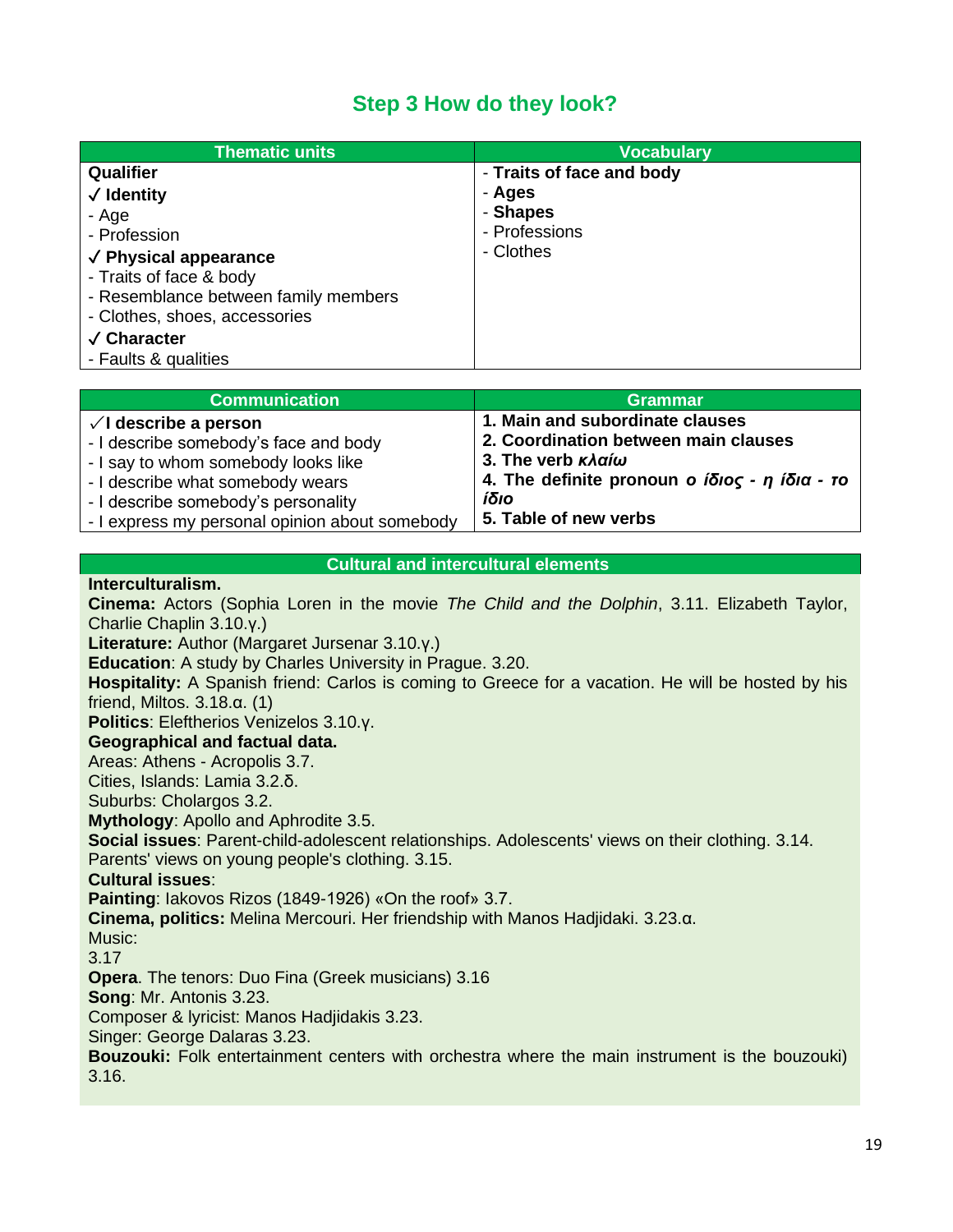# **Step 4 How is your house?**

| ∣Thematic units <sup>∖</sup> | <b>Vocabulary</b>                |
|------------------------------|----------------------------------|
| <b>Placement</b>             | - Material<br>- Furniture        |
| $\sqrt{\frac{1}{2}}$ House   | - Bathroom fixtures - Dimensions |
| - Type & description         |                                  |
| - Surrounding area           |                                  |
| - Furniture and material     |                                  |
|                              |                                  |

| <b>Communication</b>                                                                                                                                                                                                                                                                                                                                | <b>Grammar</b>                                                                                                                                                                                                                                                                                                                                                                                                                                      |
|-----------------------------------------------------------------------------------------------------------------------------------------------------------------------------------------------------------------------------------------------------------------------------------------------------------------------------------------------------|-----------------------------------------------------------------------------------------------------------------------------------------------------------------------------------------------------------------------------------------------------------------------------------------------------------------------------------------------------------------------------------------------------------------------------------------------------|
| $\sqrt{}$ I describe a house<br>- I describe a house in general<br>(type of house, number of stories etc.)<br>- I describe the interior lay out of a house<br>- I describe the interior decoration<br>- I talk about the furniture and the objects of a<br>house and their placement in it<br>$\sqrt{}$ I say from what material things are made of | 1. The definite pronoun μόνος - μόνη - μόνο<br>2. The three moods: the indicative,<br>the subjunctive, the imperative<br>3. The subjunctive A & B (incomplete &<br>complete action)<br>4. The position of $\pi \rho \nu$ and $\mu \epsilon \tau \alpha$ in a<br>sentence<br>5. Subordinate time clauses with subjunctive<br>that start:<br>a. with $\pi \rho \nu$ and b. with <i>órav</i> , $\mu \delta \lambda \nu \zeta$<br>6. Table of new verbs |

| <b>Cultural and intercultural elements</b>           |  |
|------------------------------------------------------|--|
| <b>Architecture:</b> neoclassical house in Plaka 4.1 |  |
| Manolis Vourekas: A Greek architect 4.14             |  |

Manolis Vourekas: A 0 A house in Pelion 4.15 The house of the poet Konstantinos Cavafy 4.17.α. **Sculpture:** Aphrodite of Milos 4.9. George Lappas "The Traveler" 4.1. Costas Varotsos "The Runner" 4.9. Christos Kapralos "The Mother" 4.9. Paul "The Fruit" 4.9. **Literature:** Maria Iordanidou The apartment "Our yard" 4.19. **Music:** Song: Kamaroula a stalia 4.22 Composer: Mimis Plessas Lyricist: Lefteris Papadopoulos Singer: Giannis Poulopoulos **History:** Reference to the Destruction of Smyrna, in '22, to the refugees who came from there to Greece and to the description of the refugee settlements around Athens. 4.22

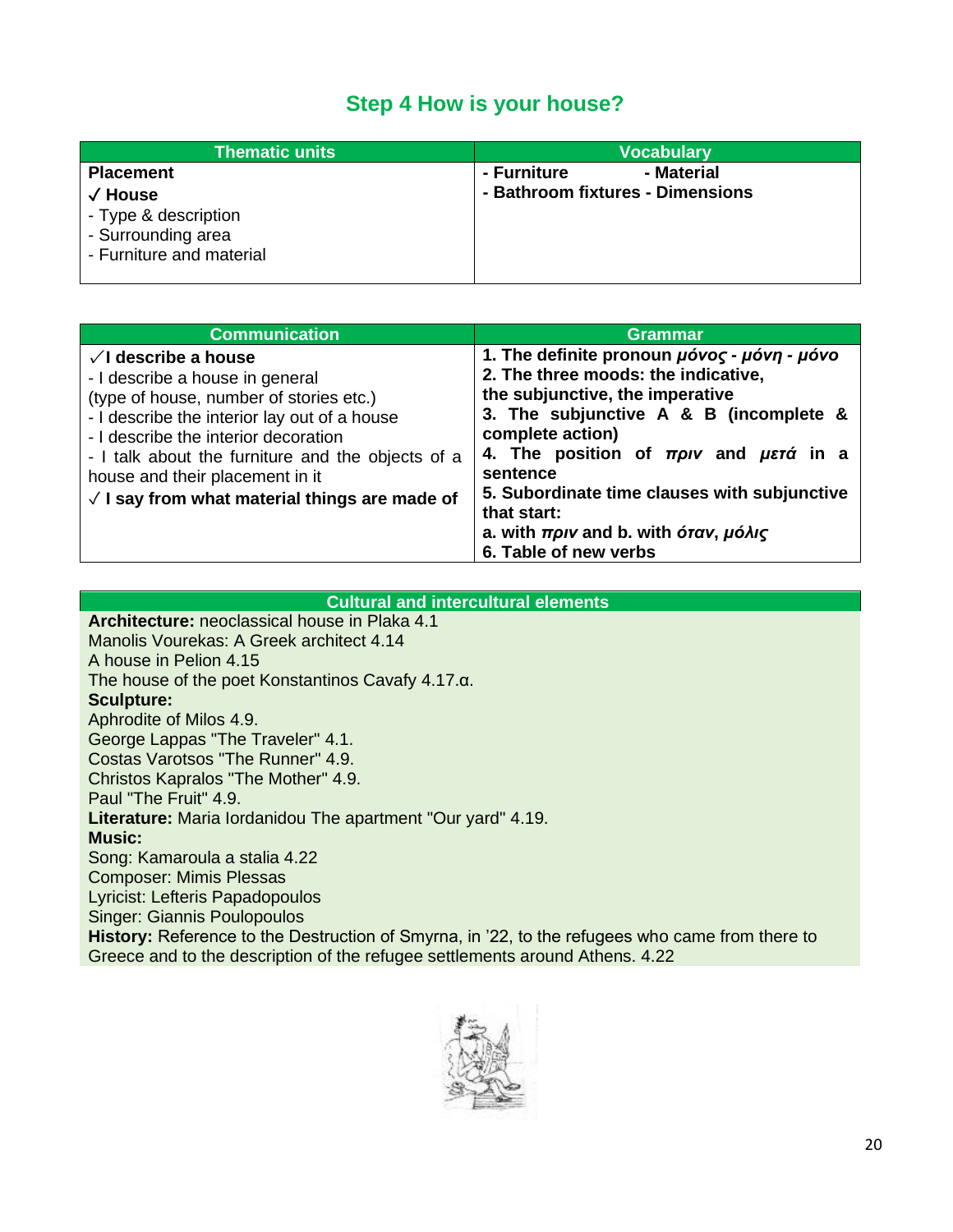# **Step 5 Are you looking for a house?**

| <b>Thematic units</b>                       | <b>Vocabulary</b>                   |
|---------------------------------------------|-------------------------------------|
| <b>Placement</b>                            | - Classified ads (real estate)      |
| $\sqrt{ }$ Real estate                      | - Advantages and disadvantages of a |
| - Renting or buying                         | house, of living in the city etc.   |
| - At the real estate agency                 |                                     |
| - Classified ads                            |                                     |
| - Surrounding area                          |                                     |
| - Related services                          |                                     |
| (insulation, type of heating etc.)          |                                     |
| √ Advantages and disadvantages of living in |                                     |
| the city/in a suburb / in the country side  |                                     |
|                                             |                                     |

| <b>Communication</b>                                                                                                                                                                                                                                                                                                                                                                           | <b>Grammar</b>                                                                                                                                                                                                                                                                        |
|------------------------------------------------------------------------------------------------------------------------------------------------------------------------------------------------------------------------------------------------------------------------------------------------------------------------------------------------------------------------------------------------|---------------------------------------------------------------------------------------------------------------------------------------------------------------------------------------------------------------------------------------------------------------------------------------|
| $\checkmark$ I rent or buy a house<br>- I understand & draft a classified ad for renting<br>or buying a house<br>- I discuss with a real estate agent about renting<br>or buying a house<br>- I understand and give advice in order to choose<br>the right house<br>$\sqrt{}$ I say why I prefer living in the city or in the<br>country side, in the centre or in a suburb<br>(pros and cons) | 1. The monolectic comparative adjectives<br>καλύτερος-η-ο, χειρότερος-η-ο, περισσότερος-η-<br>ο, λιγότερος-η-ο<br>2. Formation of adverbs in $-a$ deriving from<br>adjectives<br>καλός -> καλά, καλύτερος -> καλύτερα<br>3. The verb ενδιαφέρομαι and the expression<br>με ενδιαφέρει |

#### **Cultural and intercultural elements**

**Interculturalism**: A foreign student, Maxim, is studying at the University of Athens and is looking for a house in the area of Zografou 5.1.

**Monuments / Buildings**: Photo and report. Acropolis Museum, Byzantine Museum.5.4. **Geographical and factual data.**

Areas: Athens: Zografou area (where many students live), Lycabettus 5.16., Kipseli 5.9. Close to Athens: Pikermi 5.9., Dionysus 5.16.

Cities, islands: Xanthi (Thrace), cover. Thessaloniki, Skopelos 5.8., Paros (Cyclades) 5.13.β. Market: The Varvakeios Central Market in Athens. 5.7.

#### **Music**:

Photo and report. George Zambetas "The best student" 5.4.

Song: Where does love stay? From the serial "The apartment building" (2008) 5.18. Singer: Michalis Hatzigiannis.

#### **Civilisation 1**

- **1. The geographical departments of Greece and its prefectures**
- **2. Archaeological sites**
- **3. Chronological table of the main periods of Greek history**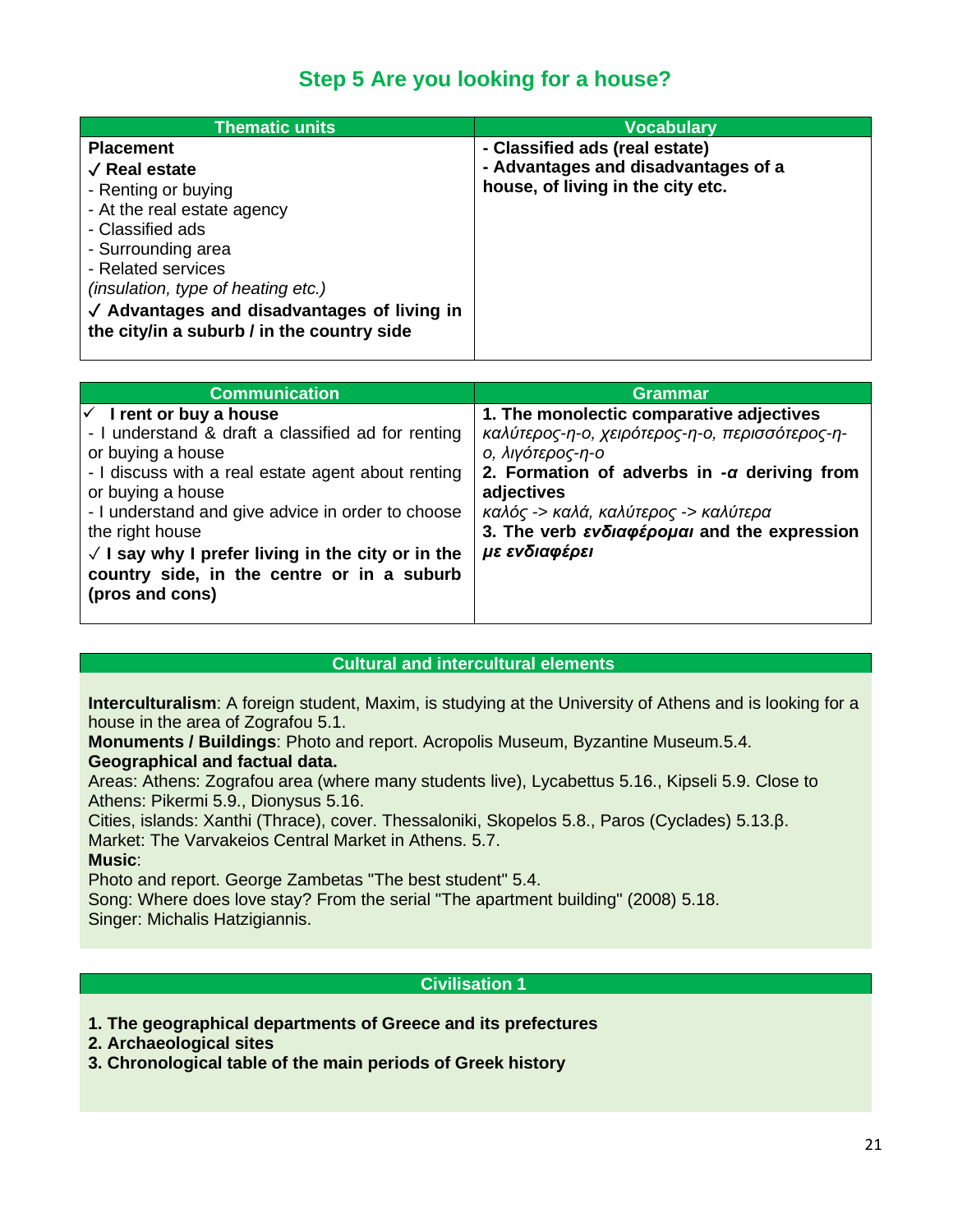# **Unit 2 Personal relations and leisure time Steps 6 - 10**

|                                  | <b>COMMUNICATION TARGETS</b>   |                      |
|----------------------------------|--------------------------------|----------------------|
| $\checkmark$ Family relations    | $\checkmark$ Everyday life     | $\sqrt{ }$ Travel    |
| $\checkmark$ Free / Leisure time | $\checkmark$ Life then and now | $\checkmark$ Weather |

# **Step 6 The others and I**

| <b>Thematic units</b>                          | <b>Vocabulary</b>                      |
|------------------------------------------------|----------------------------------------|
| <b>Social relations</b>                        | - Greetings / Introductions            |
| $\sqrt{\phantom{a}}$ Greetings / Introductions | - Relationships                        |
| - I present myself                             | - I agree, I disagree, I express doubt |
| - I introduce someone else                     |                                        |
| <b>Characterisations</b>                       |                                        |
| $\sqrt{}$ Family relations                     |                                        |
| - Relations between relatives                  |                                        |
| $\sqrt{\ }$ Personal life                      |                                        |
| - Couples and their relationship               |                                        |
| Free / Leisure time                            |                                        |
| $\sqrt{\ }$ Free time outside the house        |                                        |
| - Social relationships                         |                                        |
| - Participation in social events               |                                        |

| <b>Communication</b>                                                                                                                                                                                                   | <b>Grammar</b>                                                                                                                                                                                                                                                                                                                                                                                                                                                                                                                                                                                                                                                                                                                                                                                                               |
|------------------------------------------------------------------------------------------------------------------------------------------------------------------------------------------------------------------------|------------------------------------------------------------------------------------------------------------------------------------------------------------------------------------------------------------------------------------------------------------------------------------------------------------------------------------------------------------------------------------------------------------------------------------------------------------------------------------------------------------------------------------------------------------------------------------------------------------------------------------------------------------------------------------------------------------------------------------------------------------------------------------------------------------------------------|
| $\sqrt{}$ I present myself<br>√ I introduce someone else<br>$\sqrt{}$ I create simple social relations<br>$\sqrt{}$ I participate in social events<br>√ I wish people something<br>√ I agree, I disagree, I express do | 1. The diminutive nouns ending in $-\frac{\dot{\alpha}}{n\zeta}$ , -<br>ούλης, in -ούλα, -ίτσα & in -άκι<br>ο Κώστας - ο Κωστάκης, ο μικρός - ο μικρούλης,<br>η ταβέρνα - η ταβερνούλα, η κούκλα - η<br>κουκλίτσα, το κορίτσι - το κοριτσάκι, το ούζο - το<br>ουζάκι<br>2. The indicative particle va with personal<br>pronouns να τος / να τη / να το<br>3. The adjective $\alpha \rho \kappa \epsilon \tau \delta \zeta - \eta$ and the indefinite<br>pronouns κάποιος-α-ο & μερικοί-ές-ά<br>4. The position of possessive pronoun<br>5. The past, the simple future & the simple<br>subjunctive of the verbs ending in -oual & -<br>άμαι<br>ντύνομαι - ντύθηκα - θα ντυθώ<br>κοιμάμαι - κοιμήθηκα - θα κοιμηθώ<br>6. Table of new verbs<br>7. Indirect speech (3): I transfer a dialogue in<br>indirect speech [See 6.22] |

### **Cultural and intercultural elements**

**Interculturalism**: Conference in Vienna, Austrian cuisine 6.5.β. Famous Couples: Authors Simone de Beauvoir (1908-1986) and Jean-Paul Sartre (1905-1980) 6.15. **Painting**: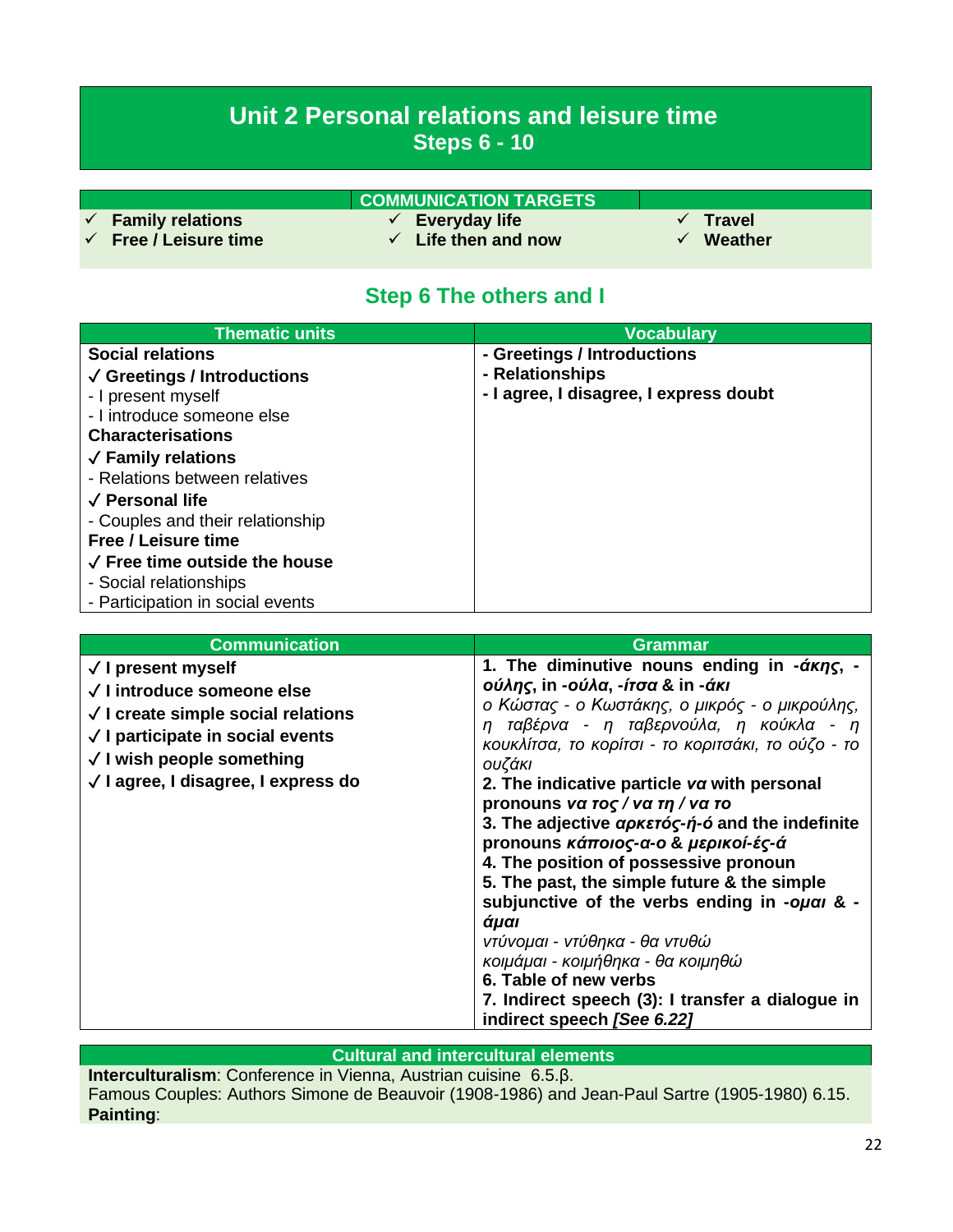Picasso and his wives 6.6.

Louis Dupre (1789 – 1837), γάλλος ζωγράφος: Πίνακας, *Αθηναία νύφη* 6.28 Mexican painters Frida Kahlo and Diego de Rivera 6.16.

Theophilos, folk painter (1870 - 1935) Painting: Erotokritos and Aretousa 6.18

**Monuments**: Old church, Agios Dimitrios Loubardiaris (16th century) 6.2.

**Geographical details.** Athens: Filopappou area 6.2.

**Architecture**: Stone, paved road, designed by the architect, Dimitris Pikionis (1887 – 1968) 6.2.

Pelion: Planning an excursion to the villages of Milies, Portaria, Makrinitsa, Tsagarada 6.22.α.

**Traditions and Customs**: Wishes for the Greek wedding 6.8. *Congratulations! We wish you a life full of flowers, Long live for the newlyweds!*

**Social:** The religious (6.19) and the political (6.20) marriage in Greece.

Wedding announcement in the newspaper 6.20.

**Literature**: The poet, George Seferis and Maro (6.17.) Excerpt from Seferis' *Correspondence* with Maro.

17th century Cretan literature: The Erotokritos by Vincenzo Kornaros 6.18. **Music**:

Song: Traditional Cycladic wedding song: *Today a wedding takes place 6.28.* Singer: Giannis Parios.

| <b>Thematic units</b>                    | <b>Vocabulary</b>                                 |
|------------------------------------------|---------------------------------------------------|
| Free / Leisure time - Outside the house  | - Travel                                          |
| $\sqrt{}$ Trips                          | - Car (description, malfunction, damages)         |
| - Ticket reservation, accommodation,     | - Natural environment (trees of the forest, fruit |
| transportation                           | trees, herbs)                                     |
| - Car rental                             |                                                   |
| - At the gas station                     |                                                   |
| $\sqrt{}$ Nature                         |                                                   |
| - Description of the natural environment |                                                   |
| - Greek flora                            |                                                   |
| - Geographical data                      |                                                   |

# **Step 7 Time to travel**

| <b>Communication</b><br>$\sqrt{}$ ask information about the boats<br>- itineraries, reservations, methods of payment<br>imperative<br>$\sqrt{ }$ I ask information about renting a car<br>daily cost, what does the price include, delivery &<br>drop off location of the car<br>imperative<br>$\sqrt{}$ I discuss at the gas station<br>- type / quantity of gas, car check<br>$\sqrt{ }$ I say what is wrong with my car<br>$\sqrt{}$ I describe a trip / excursion<br>- organisation, schedule, landmarks & nature,<br>impressions<br>$\sqrt{}$ I complain<br>- about the organisation of the trip | <b>Grammar</b><br>1. Subjunctive instead of imperative<br>2. The position of the personal pronoun in the<br>3. The position of the personal pronoun in the<br>subjunctive when it is used instead of the<br>4. Vowel reduction<br>5. Apocope in the imperative<br>6. Conditional ( $av +$ simple subjunctive)<br>7. Table of new verbs |
|-------------------------------------------------------------------------------------------------------------------------------------------------------------------------------------------------------------------------------------------------------------------------------------------------------------------------------------------------------------------------------------------------------------------------------------------------------------------------------------------------------------------------------------------------------------------------------------------------------|----------------------------------------------------------------------------------------------------------------------------------------------------------------------------------------------------------------------------------------------------------------------------------------------------------------------------------------|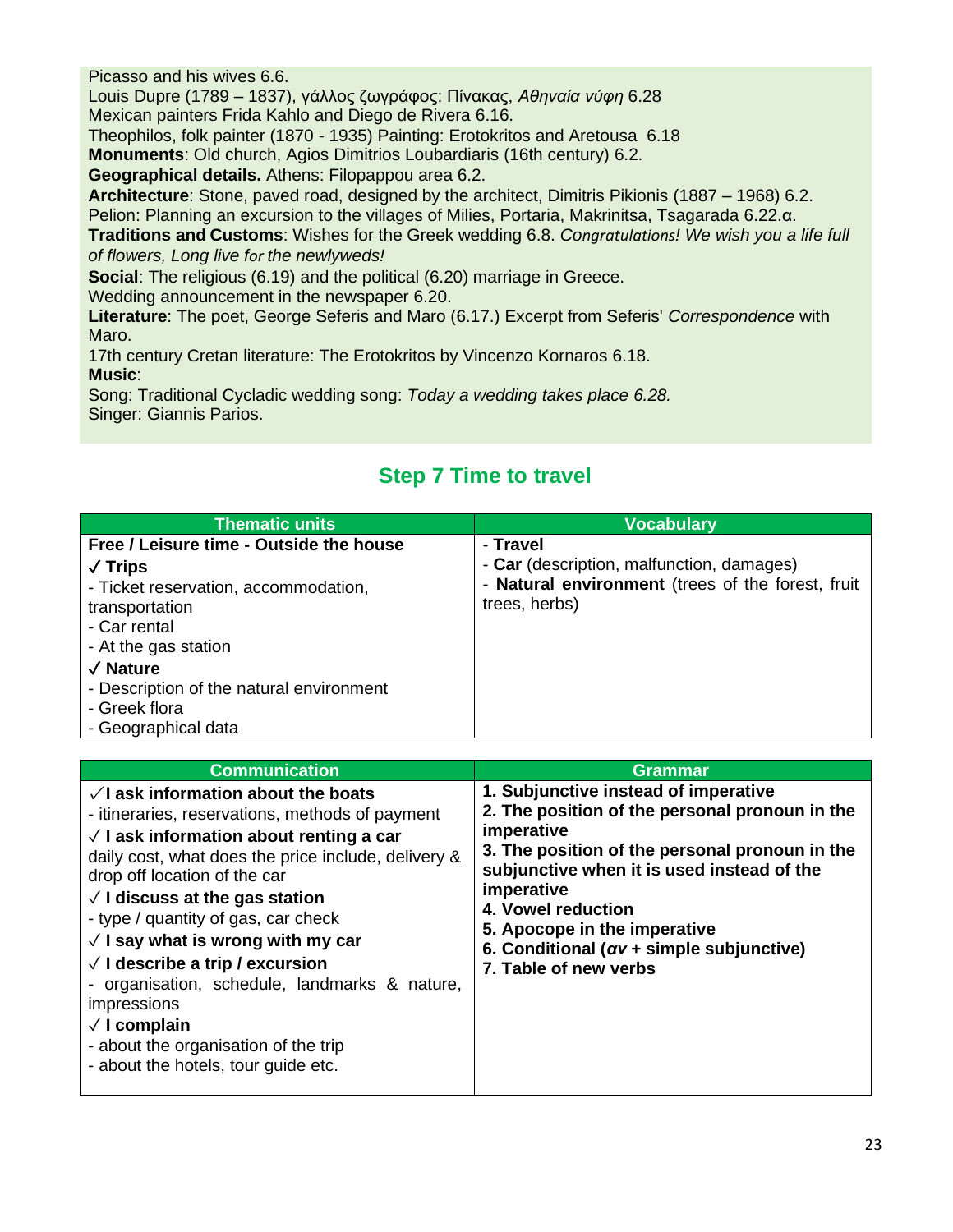#### **Cultural and intercultural elements**

**Interculturalism**: Painting of the French, Jean-Marie Parizel, *The olives.* 7.11.δ.

**Geographical details - Travel:** Travel to Paros, walk to Parikia, Ekatontapyliani, the Old Market and the Castle. 7.1. Walk on the Byzantine road in Paros that connects the mountain village of Lefkes with the village of Prodromos. 7.18. Travel to Nafplio 7.15

**Photos**: Lake Plastira, Tempi / Thessaly, Castle / Rhodes, Meteora / monastery, Evia, Lycabettus hill / Athens 7.11.

Excursion to Epirus and Zagorochoria (Isthmus of Corinth)

**Facts.** Visit to the Moraitis wineries in Paros and the vineyards. 7.11.ε.

**Nature**: Trees of the Greek land (pine, cypress, fir, poplar, olive, orange, apple, almond, walnut, fig) 7.11.α.

Fragrant Greek plants / infusions: oregano, mountain tea, sage, lavender, rosemary, thyme, chamomile. 7.18.α.

**Music** 

Song: Krina tou gialou, Evanthia Reboutsika (music), Ghana (lyricist), Alkistis Protopsalti (singer) 7.25.α.

# **Step 8 What's the weather going to be?**

| Thematic units                          | <b>Vocabulary</b>                                                                                                            |
|-----------------------------------------|------------------------------------------------------------------------------------------------------------------------------|
| Free / Leisure time - Outside the house | - The weather<br>(natural phenomena, weather forecast,                                                                       |
| $\sqrt{}$ The weather                   | <i>temperature)</i><br>- The Cardinal points<br>(adjectives and adverbs)<br>- Day - Weak - Month - Year<br>(time adjectives) |
|                                         |                                                                                                                              |

| <b>Communication</b>                                              | <b>Grammar</b>                                                                                                            |
|-------------------------------------------------------------------|---------------------------------------------------------------------------------------------------------------------------|
| The weather<br>- I understand a weather report                    | 1. The neuter names to $\pi \rho \omega i$ & to $\pi \rho \omega i \nu \delta$<br>2. The neuter names το βράδυ & το ρολόι |
| - I ask information about the weather<br>- I describe the weather | 3. Πίνακας νέων ρημάτων                                                                                                   |

#### **Cultural and intercultural elements**

**Painting**: Pavlos Samios (1948-2020) Two paintings: *Fantastic cafe, I am waiting for you* 8.6. **Monuments**: Tower of the Winds (47 BC) Roman market, Plaka 8.11. **Geographical details - Weather:** The winds in Greece 8.5. The climate of Greece 8.13. A summer day in Greece and in Europe. Weather maps. **Folklore:** The Alkyonides days (Nikolaos Politis: Traditions) 8.14. **Mythology**: Alkyoni and Kyikas 8.14. **Music**: It's raining! Lyrics, music, interpretation: Dionysis Savvopoulos Dionysis Savvopoulos. Information **Literature**: Odysseas Elytis, Of the little North 8.5.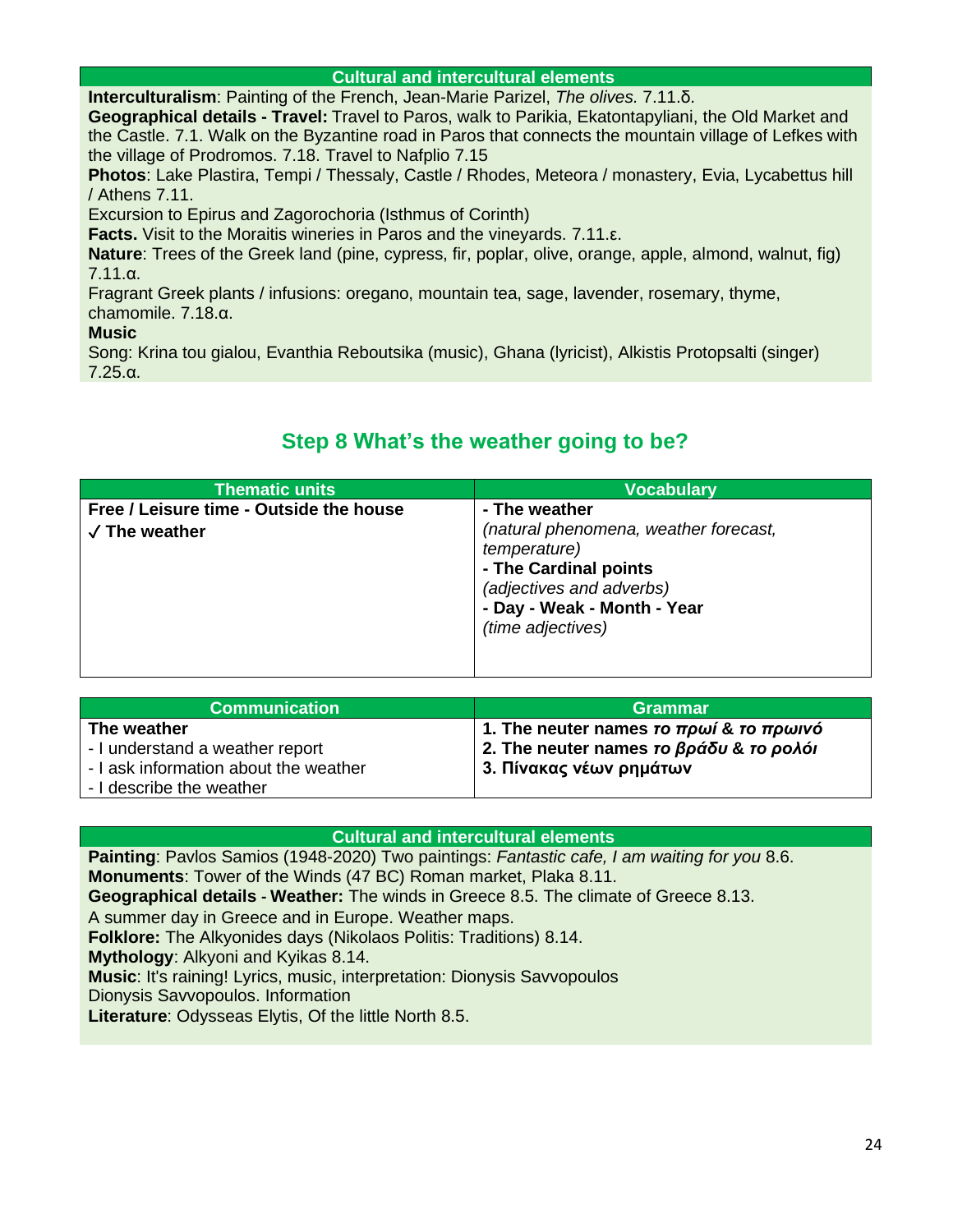# **Step 9 What are we going to do today?**

| <b>Thematic units</b>                                                                                                                                            | <b>Vocabulary</b>                                                                                                                                                                       |
|------------------------------------------------------------------------------------------------------------------------------------------------------------------|-----------------------------------------------------------------------------------------------------------------------------------------------------------------------------------------|
| <b>Free / Leisure time</b><br>$\sqrt{\phantom{a}}$ Outings: Shows<br>$\sqrt{}$ Readings: Books & press<br>$\sqrt{\ }$ Social relations & events<br>Everyday life | - Kinds of shows (opera, ballet, theatre plays,<br>concerts)<br>- Genres of films / plays / books<br>- Invitations<br>- I agree, I disagree, I doubt<br>- Directions<br>- Daily routine |

| <b>Communication</b>                                                                                                                                                                                                                                                                                                                 | <b>Grammar</b>                                                                                                                                                                                                                                                                                                                                                                                |
|--------------------------------------------------------------------------------------------------------------------------------------------------------------------------------------------------------------------------------------------------------------------------------------------------------------------------------------|-----------------------------------------------------------------------------------------------------------------------------------------------------------------------------------------------------------------------------------------------------------------------------------------------------------------------------------------------------------------------------------------------|
| $\sqrt{1}$ say what I do during my free time (Part 1)<br>- I choose a certain show & I explain my choice<br>- I reserve tickets for a show<br>- I choose books or films<br>- I give directions<br>- I understand and draft invitations<br>- I accept or decline an invitation<br>$\sqrt{}$ I say what I do every day (daily routine) | 1. Masculine nouns in -έας/-είς<br>ο συγγραφέας - οι συγγραφείς<br>2. Use of subjunctive<br>3. Subjunctive with the particle $\alpha\varsigma$<br>4. Subordinate clauses with $(\gamma \alpha)$ va<br>5. Verbs with the prefix $\zeta \alpha \nu \alpha$ -(re)<br>βλέπω - ξαναβλέπω, παίζω - ξαναπαίζω<br>6. Indirect speech (4): Questions of complete<br>ignorance<br>7. Table of new verbs |

#### **Cultural and intercultural elements**

**Theater:** Grigorios Xenopoulos *Secret engagements* 9.2.

Euripides *Electra* at the Herodion 9.2.

The life and work of M. Theodorakis *Who my life* 9.2.

**Opera**: Bizet *Carmen* 9.2.

**Ballet**: Manos Hadjidakis *The smile of Gioconda* 9.2.

**Cinema**: *The troupe* directed by Th. Angelopoulos 9.2.

American movies: *Wedding a la Greek, The train will whistle three times* 9.2.

**Concerts**: Socrates Malamas at the Lycabettus Theater 9.2.

In the Moonlight: Open archeological sites with the full moon (photo *Acropolis*)9.4.

**Cultural events**: 9.4.α.

They are mentioned:

**Locations**: Elefsina Archaeological Site, Pella Archaeological Site, Museum of Byzantine Culture, Rock Theater, Lycabettus Theater, Roman Agora, Epidaurus Ancient Theater, summer cinemas **Works and artists**: The Orchestra of Colors, Savvina Giannatou (singer), Leonidas Kavakos (violinist), Nikos Portokaloglou (composer, singer), Mikis Theodorakis *Axion esti*, Homer's *Odyssey*, *French film* Belier Family.

**Greek magazines:** *The 4 wheels, The word*

**Music**: Song "Red Glasses" Composition - Performance: Stamatis Kraounakis.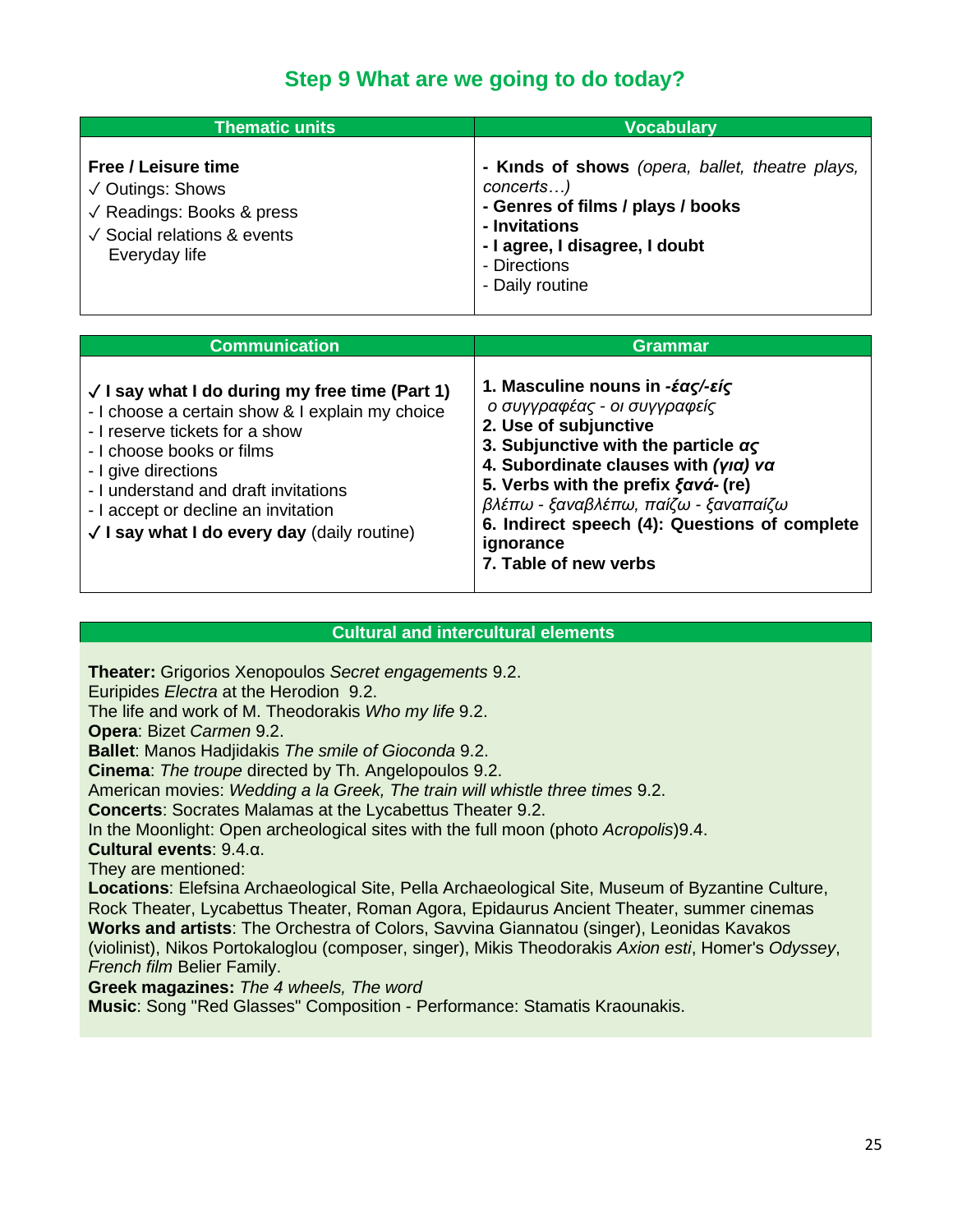# **Step 10 Then and now**

| <b>Thematic units</b>                                                                                                                                                                                | <b>Vocabulary</b>                                                                                                              |
|------------------------------------------------------------------------------------------------------------------------------------------------------------------------------------------------------|--------------------------------------------------------------------------------------------------------------------------------|
| <b>Free / Leisure time</b><br>$\sqrt{}$ Activities and hobbies then and now<br>- sports, music, cooking, crafting etc.<br>- outings<br>Everyday life<br>$\sqrt{\ }$ Everyday activities then and now | - Activities & hobbies outside the house<br>- Activities & hobbies inside the house<br>- Television & programmes<br>- Football |

| <b>Communication</b>                                                                                                                                                                                                                                                  | <b>Grammar</b>                                                                                                                                                                                                                                                                                               |
|-----------------------------------------------------------------------------------------------------------------------------------------------------------------------------------------------------------------------------------------------------------------------|--------------------------------------------------------------------------------------------------------------------------------------------------------------------------------------------------------------------------------------------------------------------------------------------------------------|
| $\sqrt{ }$ say what I do during my free time (Part 2)<br>- I describe activities & actions with duration in<br>the past<br>- I talk about my hobbies and activities<br>- I understand the television programme & I talk<br>about it<br>- I talk about a football game | 1. Imperfect tense<br>2. Use of imperfect<br>3. Endings of present, imperfect & past tense<br>4. Neuter nouns in -oipo (-ξιμο, -ψιμο) that<br>derive from verbs το τρέξιμο, το ράψιμο<br>5. Subordinate time clauses that start with<br>ενώ<br>6. The general or indefinite subject<br>7. Table of new verbs |

#### **Cultural and intercultural elements**

**Interculturalism**: Reference to a painting by the painter Edgar Degas.10.3.

**Painting**: Giannis Tsarouchis and a story about the painting "The Pink Sailor" From the Press.10.20 **Traditions and Customs**: Easter in Aegina. 10.22.

**Social**: Social life, habits, occupations now and then. Three generations in comparison. The generation of 16-17 years, of 30-40 and the generation of grandparents, aged 60-70 but also 80-90 years. Comparison of lifestyle. 10.1., 10.2.

The "maid" and her way of life, an institution different from the past. From the short story "The Emerald" 10.19. Summer on a Greek island. 10.5.

**Greek cuisine**: A recipe. The tzatziki.

**Greek television**: A daily schedule. 10.15.

**Sport**: Panathinaikos, Olympiakos.10.16.

**Leisure**: The free time of teenagers in Greece.

**Literature**: Excerpt from Trelantonis by Penelope Delta, Reference to the Benaki Museum, by Antonis Benakis, to the author Penelope Delta.10.18.

**Ecology**: ECOMOBILITY, Green movements in Greece. 10.4.η.

Ecological camp ECO CAMP, 10.24.

#### **Technology: The ZENITH tablet 57P**

**Music**: Song: "Aristotelous Street" The story of the song from the book "Songs write their history" by Lefteris Papadopoulos. 10.28.

#### **Civilization 2**

#### **1. Easter**

- **2. Some Easter customs**
- **3. How to make Grandma's traditional Easter cookies**
- **4. Holidays of the year**

 **The national holidays: The 25th of March, The 28th of October**

**5. First May and St John's fires**

**Song:** Tonight my guitar (Cantada of the Ionian Islands)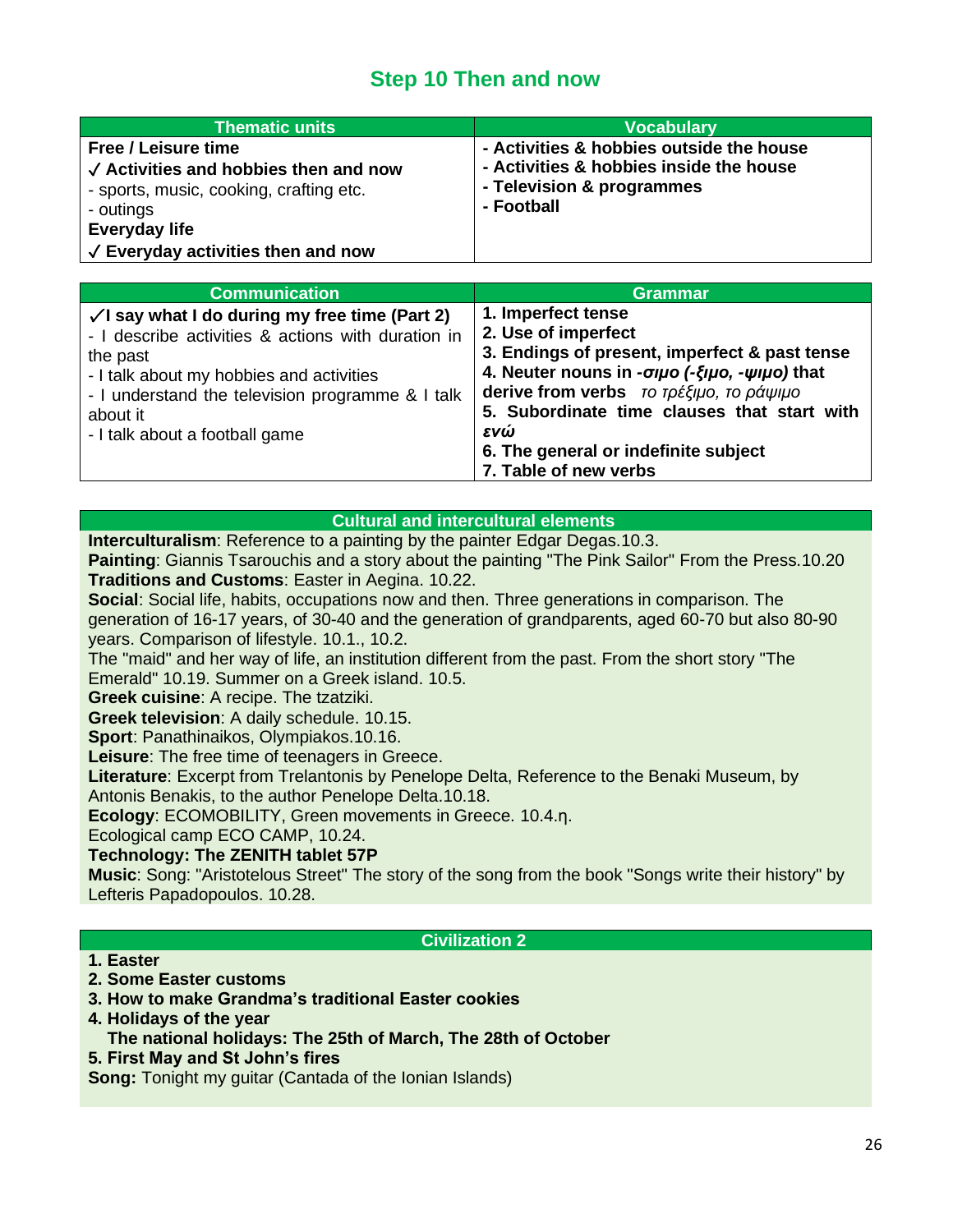# **UNIT 3 Everyday life Steps 11 - 13**

|              |                                                                              |                        | <b>COMMUNICATION</b><br><b>TARGETS</b>                    |                                                               |
|--------------|------------------------------------------------------------------------------|------------------------|-----------------------------------------------------------|---------------------------------------------------------------|
|              | $\checkmark$ The world of the<br>market<br>$\checkmark$ Health and Nutrition | ✓<br>✓<br>$\checkmark$ | <b>Professions</b><br>Workplace<br><b>Public services</b> | <b>Civilization 3</b><br>In Crete<br><b>From Greek poetry</b> |
| $\checkmark$ | <b>Education</b>                                                             |                        |                                                           |                                                               |

# **Step 11 What are you going to buy?**

| <b>Thematic units</b>   | Vocabulary                               |
|-------------------------|------------------------------------------|
| The world of the market | - Linens                                 |
| Everyday life           | - Material (part 2)                      |
|                         | - Electronic & electric appliances       |
|                         | - Repairs                                |
|                         | - Method of usage of electric appliances |

| <b>Communication</b>                           | <b>Grammar</b>                               |
|------------------------------------------------|----------------------------------------------|
| $\checkmark$ I make transactions in a shop     | 1. Neuter nouns in -ov                       |
| - I explain what I want to buy (type of good,  | το προϊόν, το περιβάλλον, το ενδιαφέρον, το  |
| dimensions, material etc.)                     | μέλλον, το παρελθόν, το παρόν                |
| - I ask the price and the method of payment    | 2. Feminine nouns in -ού / -ούδες            |
| - I understand the instructions of usage of an | η μαϊμού, η αλεπού, η περιπτερού             |
| appliance                                      | 3. The possessive pronoun δικός-ή/ιά-ό (μου, |
| - I understand advertisements and I<br>select  | σου, του)                                    |
| products                                       | 4. The pronouns τόσος-η-ο & όσος-η-ο         |
| - I ask something to be repaired               | 5. Cardinal numerals                         |
| - I complaint about something                  | 6. Indirect speech (part 4: imperative)      |
| √ I say from what material something is made   | Κάνε / Μου είπε να κάνω                      |
|                                                | 7. Table of new verbs                        |

#### **Cultural and intercultural elements**

**Interculturalism**: Immigrant. The story of Bayan from Syria.11.5.β.

**Painting**: Nikos Chatzikyriakos-Gikas "Composition with objects" p. 234

**Monuments**: Benaki Museum. Quality gifts, museum copies. 11.18.

**Business world**: Two Greek companies. Apivita (cosmetics from honey), Zeus & Dioni (Greek fashion). 11.18.

**Everyday life:** Authentic store ads. 11.3., 11.9.β., 11.10.

Τι προτιμούν να αγοράζουν οι Έλληνες στο διαδίκτυο. 11.14.

**Social**: The language of clothes.11.15.

**Music**: Song "I said and I repeat it again" Traditional song for the foreign country. Interpretation: Areti Ketime.11.26.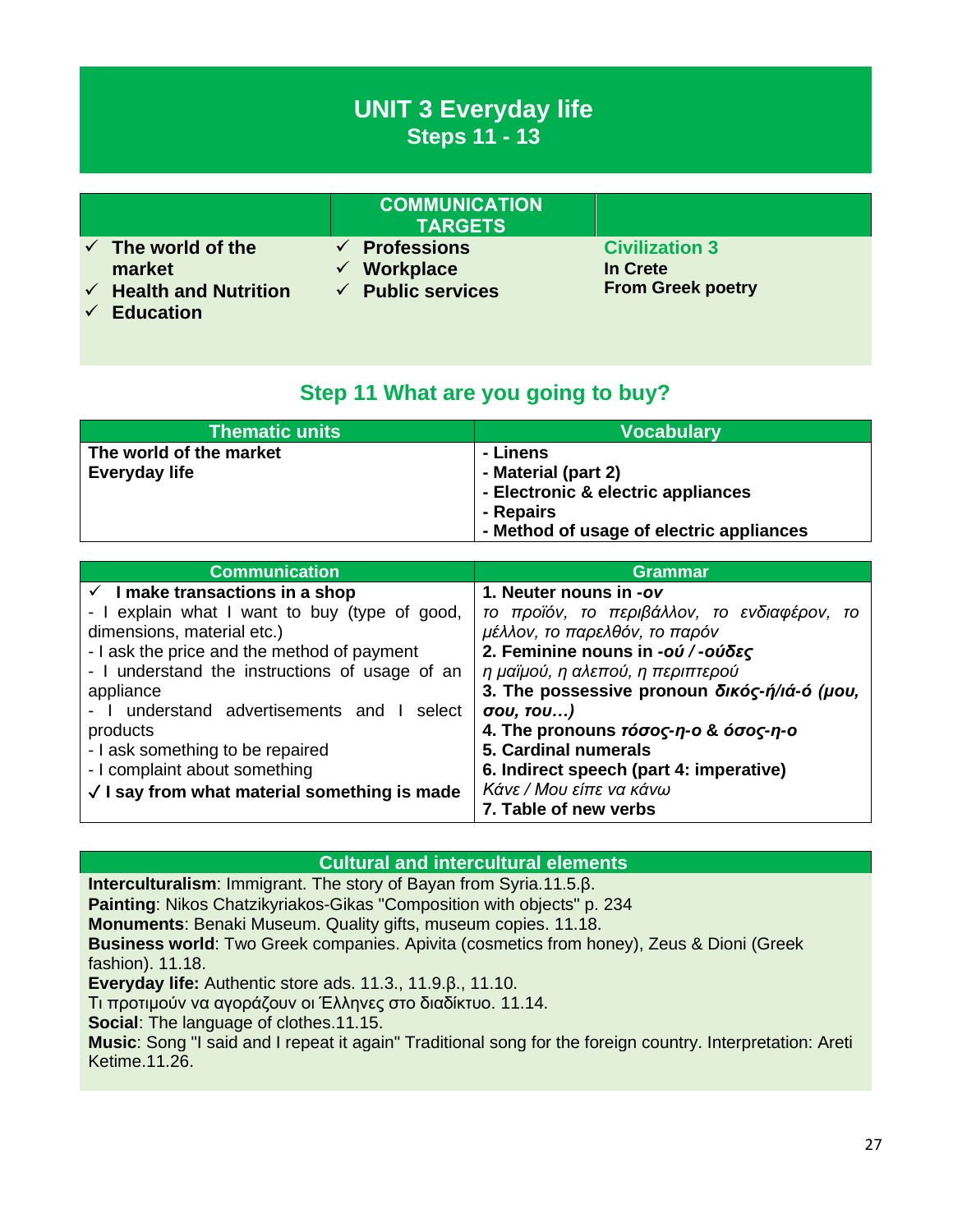# **Step 12 Health and nutrition**

| Thematic units                                                                                                                                                                                                                                                                                                                       | <b>Vocabulary</b>                                      |
|--------------------------------------------------------------------------------------------------------------------------------------------------------------------------------------------------------------------------------------------------------------------------------------------------------------------------------------|--------------------------------------------------------|
| Health - At the doctor's<br>$\sqrt{\phantom{a}}$ At the general practitioner<br>$\sqrt{\phantom{a}}$ At the pharmacy<br>The world of the market<br>$\sqrt{\phantom{a}}$ Kinds of food<br>$\sqrt{\phantom{a}}$ At the food stores<br><b>Free / Leisure time</b><br>$\sqrt{\phantom{a}}$ Outside the house<br>- Food at the restaurant | - Medicine<br>- Food<br>- Types of food<br>- Nutrition |

| <b>Communication</b>                                                                                                                                                                                                                                     | <b>Grammar</b>                                                                                                                                                                                                                                                                                                                                                                                                                                                                                                                                                                                                                                                                               |
|----------------------------------------------------------------------------------------------------------------------------------------------------------------------------------------------------------------------------------------------------------|----------------------------------------------------------------------------------------------------------------------------------------------------------------------------------------------------------------------------------------------------------------------------------------------------------------------------------------------------------------------------------------------------------------------------------------------------------------------------------------------------------------------------------------------------------------------------------------------------------------------------------------------------------------------------------------------|
| I talk about health and nutrition issues<br>- I talk with the doctor<br>- I talk with the pharmacist<br>- I select different types of food<br>- I explain / follo cooking recipes<br>- I talk about the qualities of food<br>- I order at the restaurant | 1. Imperfect future<br>θα τρώω, θα πίνω, θα κοιμάμαι<br>2. The impersonal expressions with or<br>το καλό είναι ότι, το ευχάριστο είναι ότι<br>3. The correlative conjunction $\varepsilon$ ir $\varepsilon$ $\varepsilon$ ir $\varepsilon$<br>4. Interrogative or exclamative sentences<br>introduced by TI<br>Τι κάνεις; Τι; Αύριο έχουμε μάθημα;<br>Τι ωραία! Τι ωραίος που είσαι!<br>5. Accentuation of the monosyllables<br>πως/πώς, που/πού & η/ή<br><b>6. Accentuation of nouns</b><br>ο άντρας – των αντρών<br>7. Middle disposition verbs, conjugation B,<br>class A αναρωτιέμαι, βαριέμαι<br>8. Fragments / Elliptical sentences<br>Όχι όλα τα δημητριακά.<br>9. Table of new verbs |

#### **Cultural and intercultural elements**

**Health and diet:** Healthy diet. 12.1.

Greek hospitals. 12.6.

**Traditions and Customs**: Shrove Monday. Fasting food. Kite flying. 12.15.

**Greek cuisine**: Recipe for lenten halva. 12.17.Greek cheeses. 12.18., Lentils and bean soup. 12.20. Meats from Epirus. 12.19. The Thessaloniki bun. 12.21.

At the tavern: Greek food menu 12.22.γ. At the fish tavern: Greek fish, Greek coffee items, Spoon sweets, Baking sweets. 12.22.ε.

**Intercultural**: Picture for discussion with different food products. (Europe - Asia) 12.30. **Music**: Song "The net". Composer: Stavros Xarchakos, Poetry: Nikos Gatsos, Interpretation: Vicky Moscholou. From the movie "Rebetiko".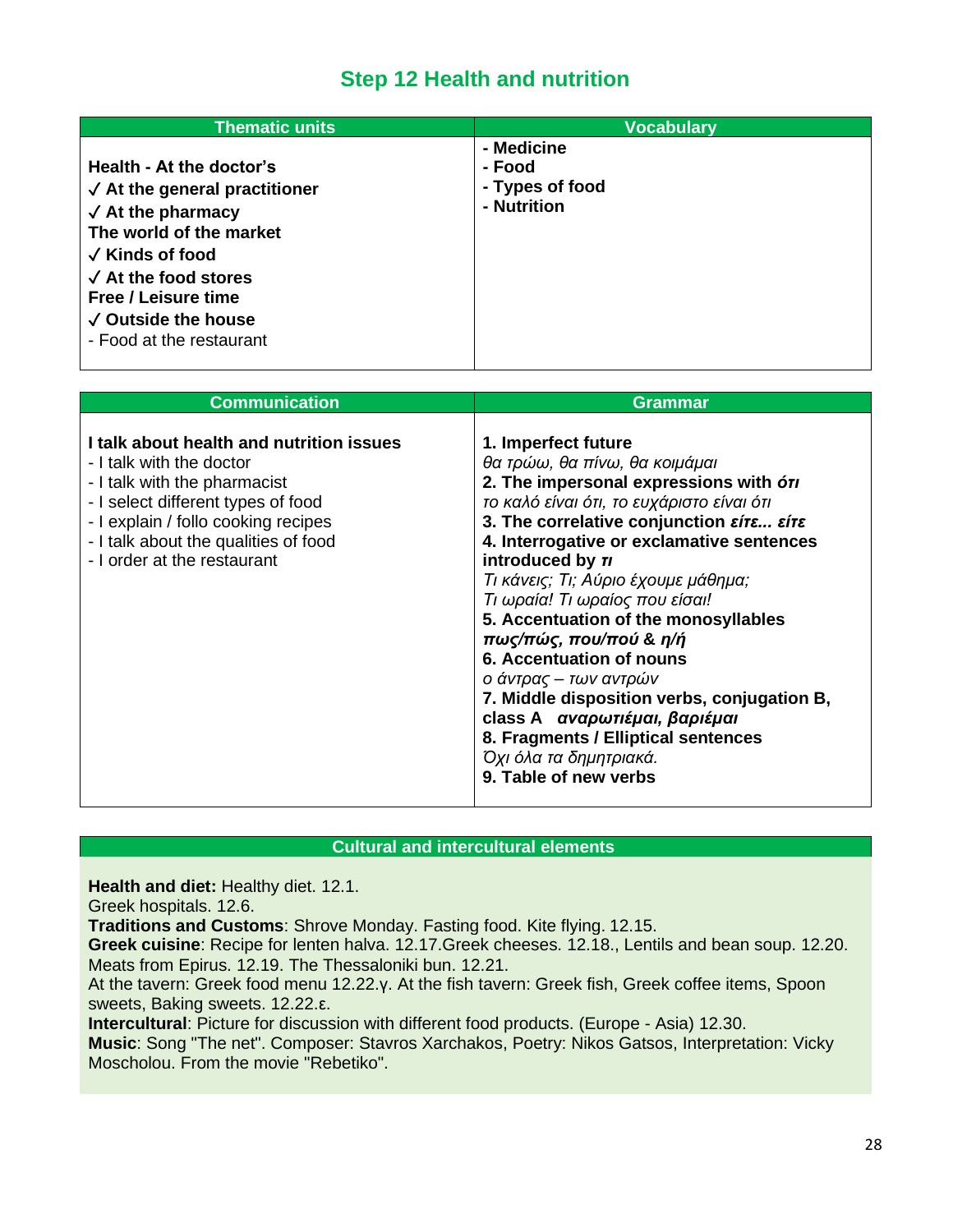# **Step 13 Studies and professions**

| <b>Thematic units</b>                                                                                                                                                | <b>Vocabulary</b>                                                                                                                                    |
|----------------------------------------------------------------------------------------------------------------------------------------------------------------------|------------------------------------------------------------------------------------------------------------------------------------------------------|
| <b>Characterisations</b><br>$\sqrt{\phantom{a}}$ Education<br>$\sqrt{\overline{}}$ Profession<br>Everyday life<br>$\sqrt{}$ Public services<br>$\sqrt{}$ Phone calls | - School / Studies / Plans for the future<br>- Types of professions / employment<br>- Place of employment / conditions / salary<br>- Public services |

| <b>Communication</b>                                                                                                                                                                                                                                                                                                                             | Grammar                                                                                                                                                                                                                                                                                                                                   |
|--------------------------------------------------------------------------------------------------------------------------------------------------------------------------------------------------------------------------------------------------------------------------------------------------------------------------------------------------|-------------------------------------------------------------------------------------------------------------------------------------------------------------------------------------------------------------------------------------------------------------------------------------------------------------------------------------------|
| I ask and give information regarding<br>the operation of an educational institution<br>(obligations, rights, registrations, tuition fees,<br>exams etc.)<br>$\sqrt{}$ I ask and give information regarding the<br>environment and conditions of employment<br>√ I give simple instructions or I follow<br>instructions that I receive at my work | 1. Basic terms of a sentence<br>(subject, predicate, object)<br>2. Use of cases (nouns)<br>3. The prepositions $\mu \varepsilon$ , $\sigma \varepsilon$ , $\gamma \mu \alpha$ , $\alpha \pi \delta$ +<br>accusative (review)<br>4. Subordinate clauses (review)<br>5. The subjunctive (review)<br>6. Verbs that follow ór and va (review) |
|                                                                                                                                                                                                                                                                                                                                                  |                                                                                                                                                                                                                                                                                                                                           |

#### **Cultural and intercultural elements**

**Education:** Athens university. Teaching. 13.1.

Structure of the Greek educational system: Primary and Secondary education.13.17.

Daily High School program in Greece:13.17.α.

**Interculturalism**: Foreign students in Greece, learn Greek in the Greek language departments at the Teaching of EKPA.13.1.

Dutch embassy in Greece: Creation of a common workplace (Portokaleonas) for Greeks and Dutch.13.29.

**Public services:** KEP (Citizens' Service Center) 13.21.α., Citizens' insurance.13.22.

ELTA (Greek Post)

**Music**: Department of Music Studies of EKPA. 13.19

**Song:** Song "Golden Green Leaf". Composer Mikis Theodorakis, Interpretation: Grigoris Bithikotsis. **Geography**: Cyprus. General information and information about Cyprus and the song.13.32.

#### **Civilization 3**

**In Crete**

- **1. Nutrition of Crete**
- **2. Next to the marmites making raki**
- **3. Traditional wedding in Crete and "Mandinades", the Cretan folklore songs**

**From Greek poetry**

- **4. Constantine Kavafy,** *The afternoon sun*
- **5. Kiki Dimoula***, The Plural*
- **6. Dionysios Solomos,** *Hymn to Liberty*